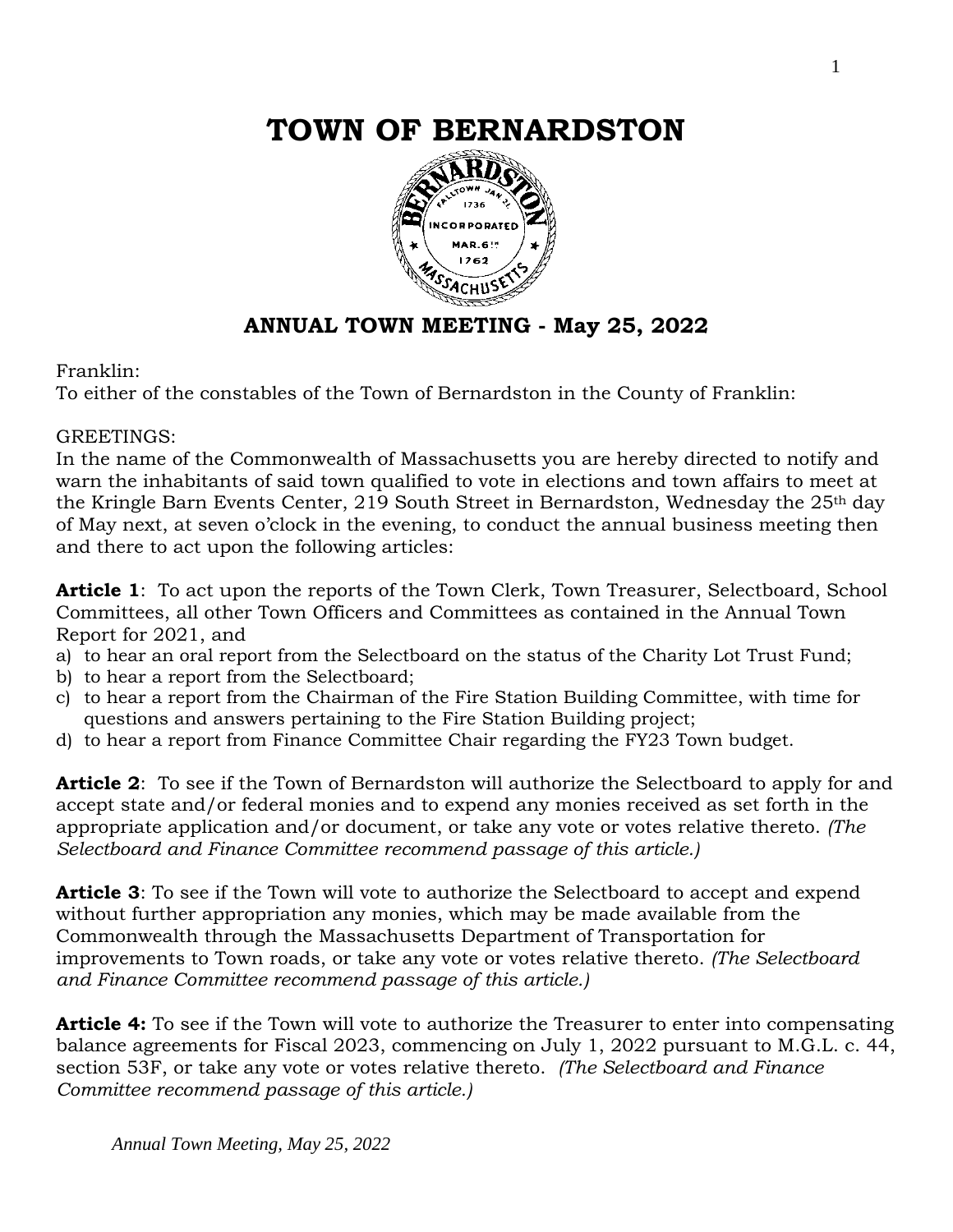**Article 5**: To see if the Town will vote, under the provisions of the General Laws of Massachusetts, Chapter 41, §108, or any amendments thereto, to fix the salaries of all elected officials for Fiscal Year 2023, and raise and appropriate any sum or sums therefore, and further:

| <b>Raise and Appropriate</b>   | \$514,256.79 |
|--------------------------------|--------------|
| <b>Transfer from Free Cash</b> | \$134,000.00 |
| <b>For A Total of</b>          | \$648,256.79 |

for the maintenance of the several departments of the Town, in accordance with the amounts recommended by the Finance Committee as shown in the first column of the following table (Table I), or pass any vote or votes relative thereto. *(The Selectboard and Finance Committee recommend passage of this article.)*

| TABLE I                                                    |         | <b>FY 2023</b>                                       | <b>FY 2023</b> | <b>FY 2022</b> |
|------------------------------------------------------------|---------|------------------------------------------------------|----------------|----------------|
| $*$ F = Free Cash<br>$S =$ Stabilization<br>$T = Transfer$ | $\star$ | <b>Recommended by</b><br><b>Finance</b><br>Committee | Requested      | Appropriated   |
| <b>Moderator</b>                                           |         |                                                      |                |                |
|                                                            |         |                                                      |                |                |
| <b>Annual Meeting</b>                                      |         | 50.00                                                | 50.00          | 50.00          |
| Special Town Meeting (3@\$60)                              |         | 180.00                                               | 180.00         | 180.00         |
| <b>Total Moderator</b>                                     |         | 230.00                                               | 230.00         | 230.00         |
| <b>Selectboard Department</b>                              |         |                                                      |                |                |
| Selectboard Stipends: Chairman                             |         | 2,050.00                                             | 2,050.00       | 2,050.00       |
| 2nd Member                                                 |         | 2,000.00                                             | 2,000.00       | 2,000.00       |
| 3rd Member                                                 |         | 2,000.00                                             | 2,000.00       | 2,000.00       |
| Town Coordinator Salary                                    |         | 63,366.80                                            | 61,274.50      | 59,780.00      |
| <b>Selectboard Expenses</b>                                |         | 2,800.00                                             | 2,800.00       | 2,800.00       |
| Town Reports, Printing of                                  |         | 1,000.00                                             | 1,000.00       | 1,200.00       |
| Newsletter Stipend                                         |         | 800.00                                               | 800.00         | 800.00         |
| Newsletter Expense                                         |         | 1,800.00                                             | 1,800.00       | 1,800.00       |
| Newsletter                                                 |         | 2,600.00                                             | 2,600.00       | 2,600.00       |
| Town Hall Payroll                                          |         | 0.00                                                 | 6,383.21       | 6,227.52       |
| IT Services                                                |         | 4,000.00                                             | 4,000.00       | 4,000.00       |
| Operating & Other Expenses                                 |         | 16,800.00                                            | 16,800.00      | 21,700.00      |
| Sub-Total Town Hall Expense                                |         | 20,800.00                                            | 27,183.21      | 31,927.52      |
| <b>Total Selectboard Department</b>                        |         | 96,616.80                                            | 100,907.71     | 104,357.52     |
|                                                            |         |                                                      |                |                |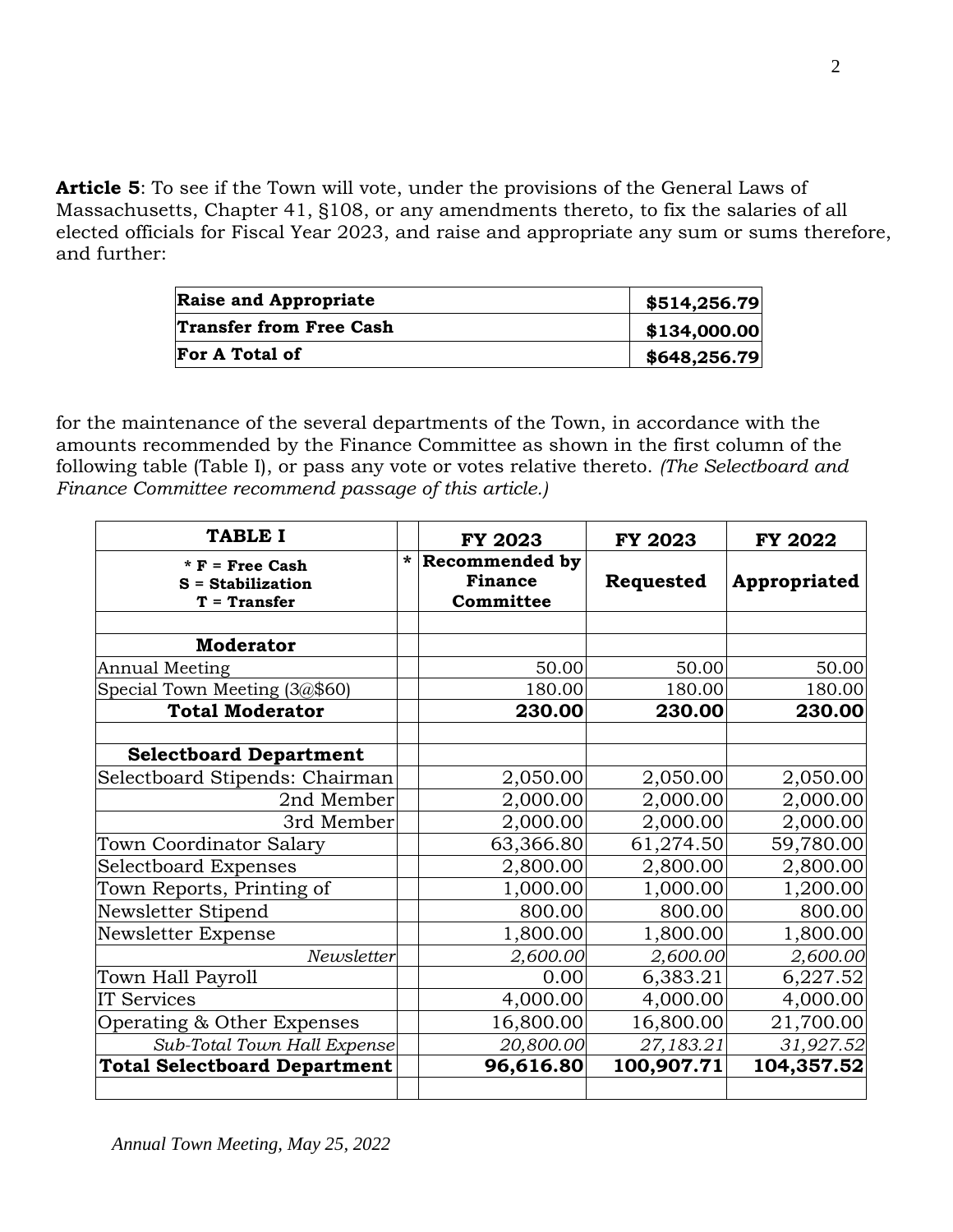| <b>TABLE I</b>                                             |         | <b>FY 2023</b>                                       | <b>FY 2023</b> | <b>FY 2022</b> |
|------------------------------------------------------------|---------|------------------------------------------------------|----------------|----------------|
| $*$ F = Free Cash<br>$S =$ Stabilization<br>$T = Transfer$ | $\star$ | <b>Recommended by</b><br><b>Finance</b><br>Committee | Requested      | Appropriated   |
| <b>Assessor's Office</b>                                   |         |                                                      |                |                |
| Assessors' Stipends<br>Chairman                            |         | 1,050.00                                             | 1,050.00       | 1,050.00       |
| 2nd Member                                                 |         | 1,000.00                                             | 1,000.00       | 1,000.00       |
| 3rd Member                                                 |         | 1,000.00                                             | 1,000.00       | 1,000.00       |
| Assessors' Assistant Payroll                               |         | 38,995.96                                            | 37,708.36      | 36,788.64      |
| Assessors' Expenses                                        |         | 11,165.00                                            | 19,165.00      | 9,445.00       |
| <b>Total Assessors Office</b>                              |         | 53,210.96                                            | 59,923.36      | 49,283.64      |
| <b>Treasurer's Department</b>                              |         |                                                      |                |                |
| Salary                                                     |         | 24,780.97                                            | 23,962.73      | 23,378.27      |
| <b>Treasurer Certification</b>                             |         | 1,000.00                                             | 1,000.00       | 1,000.00       |
| Expense                                                    |         | 5,740.00                                             | 5,740.00       | 6,050.00       |
| Sub-total Treasurer's Office                               |         | 31,520.97                                            | 30,702.73      | 30,428.27      |
| <b>Town Officers' Bonds</b>                                |         | 652.00                                               | 652.00         | 652.00         |
| Tax Title Expenses                                         |         | 5,000.00                                             | 5,000.00       | 5,000.00       |
| <b>Total Treasurer's Dept.</b>                             |         | 37,172.97                                            | 36,354.73      | 36,080.27      |
| <b>Debt Service</b>                                        |         |                                                      |                |                |
| Interest on Short Term Borrowing                           |         | 100.00                                               | 100.00         | 100.00         |
| 2022-Highway Truck                                         | F       | 64,000.00                                            | 60,000.00      | 60,000.00      |
| <b>Total Debt Service</b>                                  |         | 64,100.00                                            | 60,100.00      | 60,100.00      |
| <b>Tax Collector's Department</b>                          |         |                                                      |                |                |
| Salary                                                     |         | 21,717.42                                            | 21,000.33      | 20,488.13      |
| Expenses                                                   |         | 8,213.00                                             | 8,213.00       | 8,213.00       |
| Total Tax Collector's Dept.                                |         | 29,930.42                                            | 29,213.33      | 28,701.13      |
| Town Clerk's Dept.                                         |         |                                                      |                |                |
| Salary 16 hrs/wk increased to 18/<br>hrs/wk                |         | 18,483.94                                            | 18,149.04      | 15,500.16      |
| Assistant Town Clerk 8/hrs/wk                              |         |                                                      |                |                |
| increased to 10 hrs/wk                                     |         | 7,986.89                                             | 8,054.80       | 6,027.84       |
| Expenses                                                   |         | 3,700.00                                             | 3,700.00       | 1,850.00       |
| Elections/Registration                                     |         | 10,510.00                                            | 10,510.00      | 4,300.00       |
| Registrars' Stipends                                       |         | 480.00                                               | 480.00         | 480.00         |
| <b>Total Town Clerk's Office</b>                           |         | 41,160.83                                            | 40,893.84      | 28,158.00      |
| <b>Planning Board</b>                                      |         |                                                      |                |                |
| Payroll                                                    |         | 4,751.87                                             | 4,482.90       | 4,482.90       |
| Operating & Other Expenses                                 |         | 1,000.00                                             | 1,000.00       | 1,000.00       |
| <b>Total Planning Board</b>                                |         | 5,751.87                                             | 5,482.90       | 5,482.90       |

*Annual Town Meeting, May 25, 2022*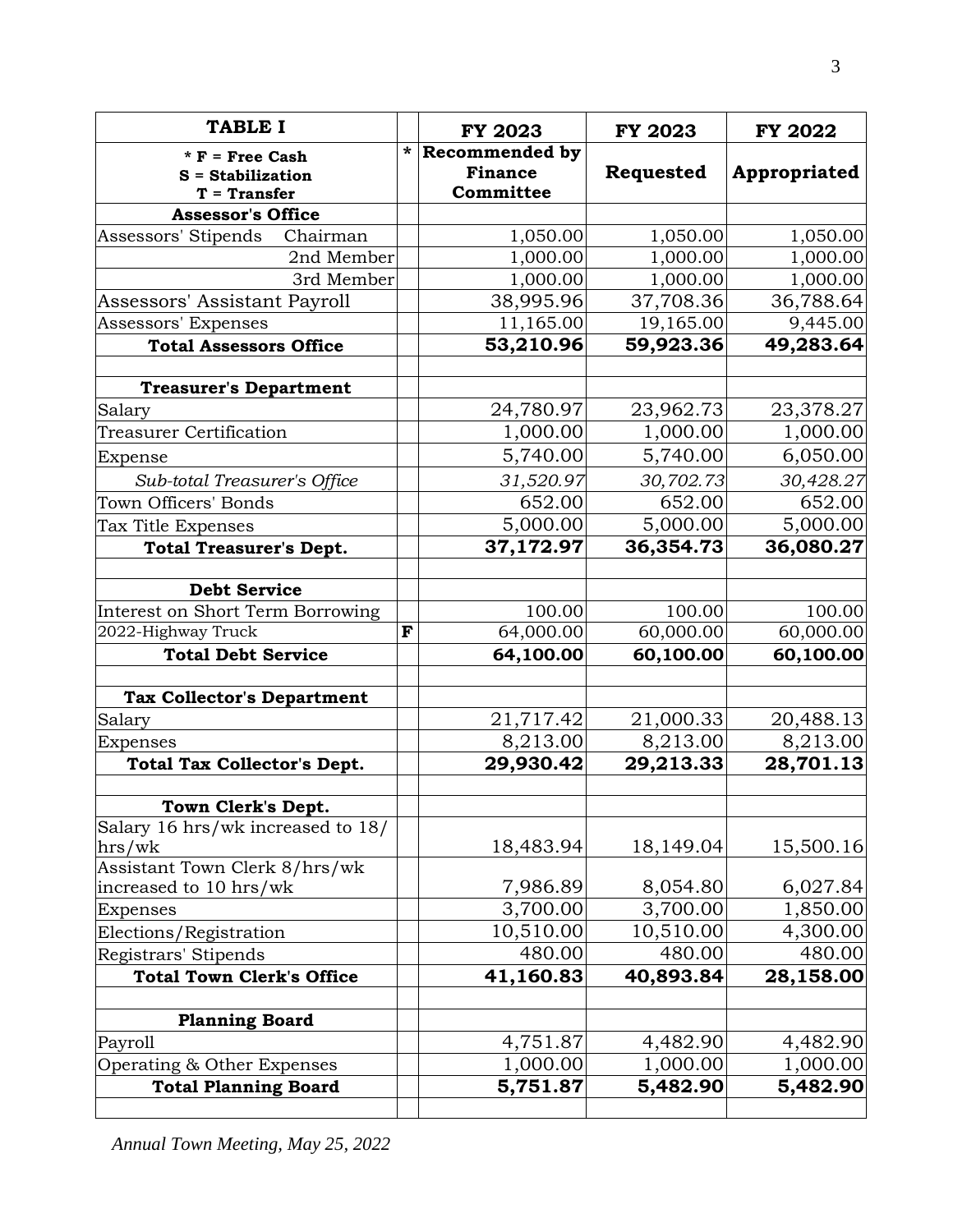| <b>TABLE I</b>                                             |        | <b>FY 2023</b>                                       | <b>FY 2023</b> | <b>FY 2022</b> |
|------------------------------------------------------------|--------|------------------------------------------------------|----------------|----------------|
| $*$ F = Free Cash<br>$S =$ Stabilization<br>$T = Transfer$ | $\ast$ | <b>Recommended by</b><br><b>Finance</b><br>Committee | Requested      | Appropriated   |
|                                                            |        |                                                      |                |                |
| <b>Board of Health</b>                                     |        |                                                      |                |                |
| Board of Health Stipends- - - -                            |        |                                                      |                |                |
| Chairman                                                   |        | 1,200.00                                             | 1,200.00       | 1,200.00       |
| 2nd Member                                                 |        | 1,000.00                                             | 1,000.00       | 1,000.00       |
| 3rd Member                                                 |        | 1,000.00                                             | 1,000.00       | 1,000.00       |
| Wetlands                                                   |        | 3,000.00                                             | 3,000.00       | 3,000.00       |
| Board of Health Expenses                                   |        | 1,000.00                                             | 1,000.00       | 1,000.00       |
| <b>Total Board of Health</b>                               |        | 7,200.00                                             | 7,200.00       | 7,200.00       |
| <b>Human Services</b>                                      |        |                                                      |                |                |
| Powers Institute Payroll                                   |        |                                                      |                | 3,113.76       |
| Powers Institute Operating                                 |        |                                                      |                |                |
| Expenses                                                   |        | 34,760.00                                            | 41,059.00      | 40,467.00      |
| Council on Aging Payroll                                   |        | 83,987.45                                            | 84,034.77      | 68,914.82      |
| STM 9/15: Council on Aging                                 |        |                                                      |                |                |
| Payroll<br>Council on Aging Operating                      |        |                                                      |                | 8,251.39       |
| Expenses                                                   |        | 4,390.00                                             | 4,390.00       | 3,700.00       |
| Sub-Total Senior Center                                    |        | 123, 137.45                                          | 129,483.77     | 124,446.97     |
| Veterans' Benefits                                         |        | 3,672.00                                             | 3,672.00       | 3,600.00       |
| Veterans' Services                                         |        | 4,943.85                                             | 4,943.85       | 5,030.81       |
| Veteran's Memorial Committee                               |        | 1,500.00                                             | 1,500.00       | 1,000.00       |
| <b>Total Human Services</b>                                |        | 133,253.30                                           | 139,599.62     | 134,077.78     |
|                                                            |        |                                                      |                |                |
| <b>Cushman Library</b>                                     |        |                                                      |                |                |
| Payroll                                                    |        | 59,266.35                                            | 59,370.00      | 55,911.66      |
| <b>Operating Expenses</b>                                  |        | 16,623.00                                            | 16,623.00      | 17,335.00      |
| <b>Total Cushman Library</b>                               |        | 75,889.35                                            | 75,993.00      | 73,246.66      |
| <b>Appeals Board (Zoning)</b>                              |        |                                                      |                |                |
| Payroll                                                    |        | 344.43                                               | 324.93         | 324.93         |
| Operating & Other Expenses                                 |        | 300.00                                               | 300.00         | 300.00         |
| <b>Total Appeals Board (Zoning)</b>                        |        | 644.43                                               | 624.93         | 624.93         |
|                                                            |        |                                                      |                |                |
| <b>Conservation Commission</b>                             |        |                                                      |                |                |
| Payroll                                                    |        | 688.86                                               | 649.87         | 649.86         |
| Operating & Other Expenses                                 |        | 882.00                                               | 882.00         | 882.00         |
| <b>Total Conservation Commission</b>                       |        | 1,570.86                                             | 1,531.87       | 1,531.86       |
|                                                            |        |                                                      |                |                |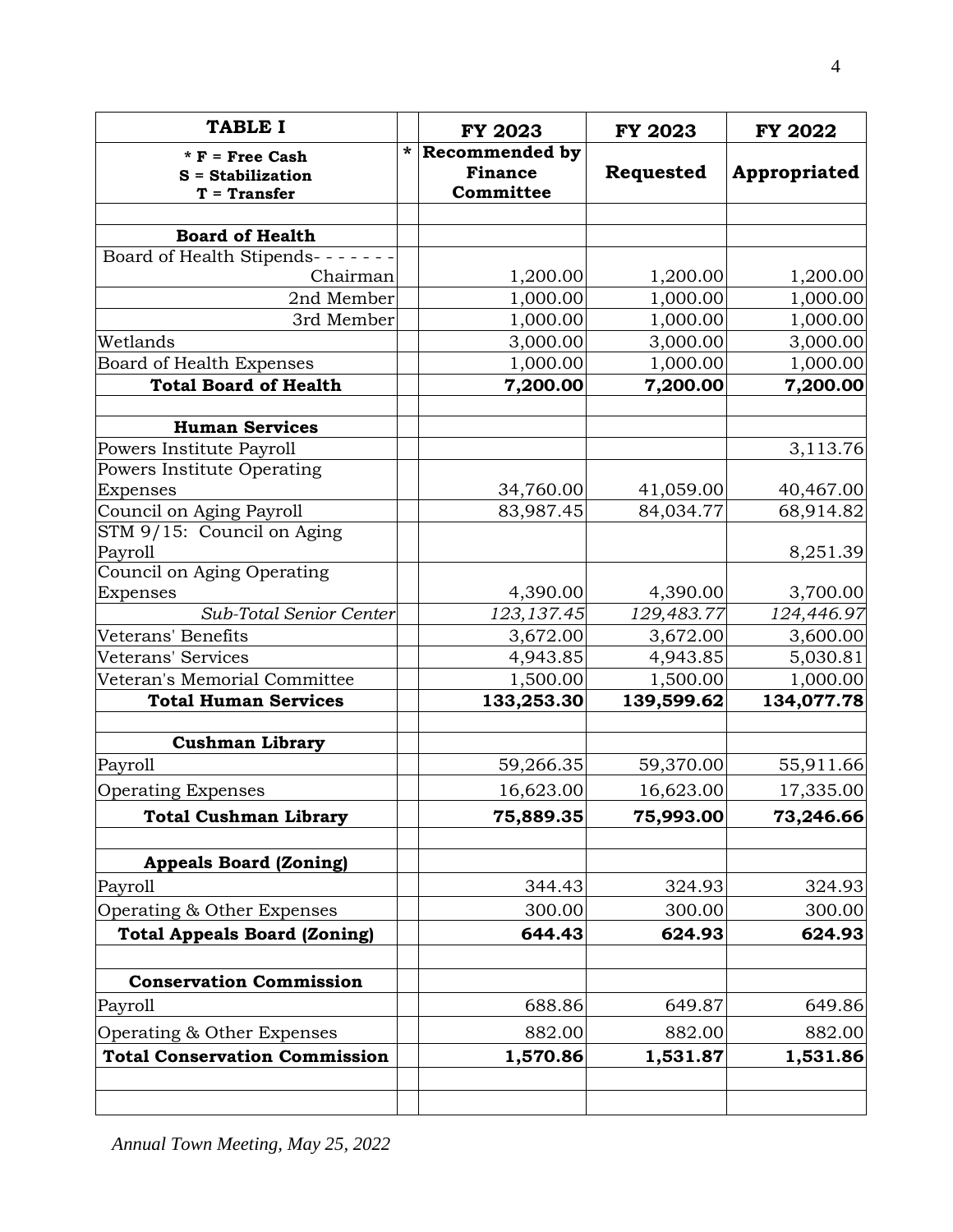| <b>TABLE I</b>                                             |         | <b>FY 2023</b>                                | <b>FY 2023</b> | <b>FY 2022</b> |
|------------------------------------------------------------|---------|-----------------------------------------------|----------------|----------------|
| $*$ F = Free Cash<br>$S = Stabilization$<br>$T = Transfer$ | $\star$ | Recommended by<br><b>Finance</b><br>Committee | Requested      | Appropriated   |
| <b>Other Boards &amp; Committees</b>                       |         |                                               |                |                |
| Agricultural Commission                                    |         | 1,125.00                                      | 1,125.00       | 1,125.00       |
| <b>Historical Commission</b>                               |         | 400.00                                        | 400.00         | 400.00         |
| MPIC (Master Plan Implementation<br>Committee)             |         |                                               |                | 500.00         |
| Reserve Fund (R&A 30,000;                                  |         |                                               |                |                |
| Transfer from Free Cash 70,000)                            | F       | 100,000.00                                    | 60,000.00      | 53,000.00      |
| <b>Total Other</b>                                         |         | 101,525.00                                    | 61,525.00      | 55,025.00      |
| <b>TOTAL of ARTICLE</b>                                    |         | 648,256.79                                    | 749,580.29     | 584,099.70     |

**Article 6:** To see if the Town will vote to

|                                 | <b>FY 2023</b> |
|---------------------------------|----------------|
| <b>Raise and Appropriate:</b>   | \$3,405,842.23 |
| <b>Transfer from Free Cash:</b> | \$11,580.05    |
| for a Total of:                 | \$3,417,422.28 |

for Bernardston's share of the education expense in accordance with the amounts recommended by the Finance Committee as shown in the first column of the following table (Table II), or pass any vote or votes relative thereto. *(The Selectboard and Finance Committee recommend passage of this article.)* 

| <b>TABLE II</b>                                            | $\star$ | <b>FY 2023</b>                         | <b>FY 2023</b> | <b>FY 2022</b> |
|------------------------------------------------------------|---------|----------------------------------------|----------------|----------------|
| $*$ F = Free Cash<br>$S = Stabilization$<br>$T = Transfer$ |         | Recommended<br>by Finance<br>Committee | Requested      | Appropriated   |
| <b>Schools</b>                                             |         |                                        |                |                |
| <b>School Committee Stipends</b>                           |         |                                        |                |                |
| <b>PVRS-1st Representative</b>                             |         | 200.00                                 | 200.00         | 200.00         |
| PVRS-2nd Representative                                    |         | 200.00                                 | 200.00         | 200.00         |
| PVRS-3rd Representative                                    |         | 200.00                                 | 200.00         | 200.00         |
| <b>FCTS</b> Representative                                 |         | 200.00                                 | 200.00         | 200.00         |
| <b>Franklin County Technical</b>                           |         |                                        |                |                |
| <b>Operating Budget</b>                                    |         | 325,872.23                             | 325,872.23     | 434,266.00     |
| Capital Budget (3rd payment)                               | F       | 6,580.05                               | 6,580.05       | 6,286.47       |
| Total FCTS                                                 |         | 332,452.28                             | 332,452.28     | 440,552.47     |
|                                                            |         |                                        |                |                |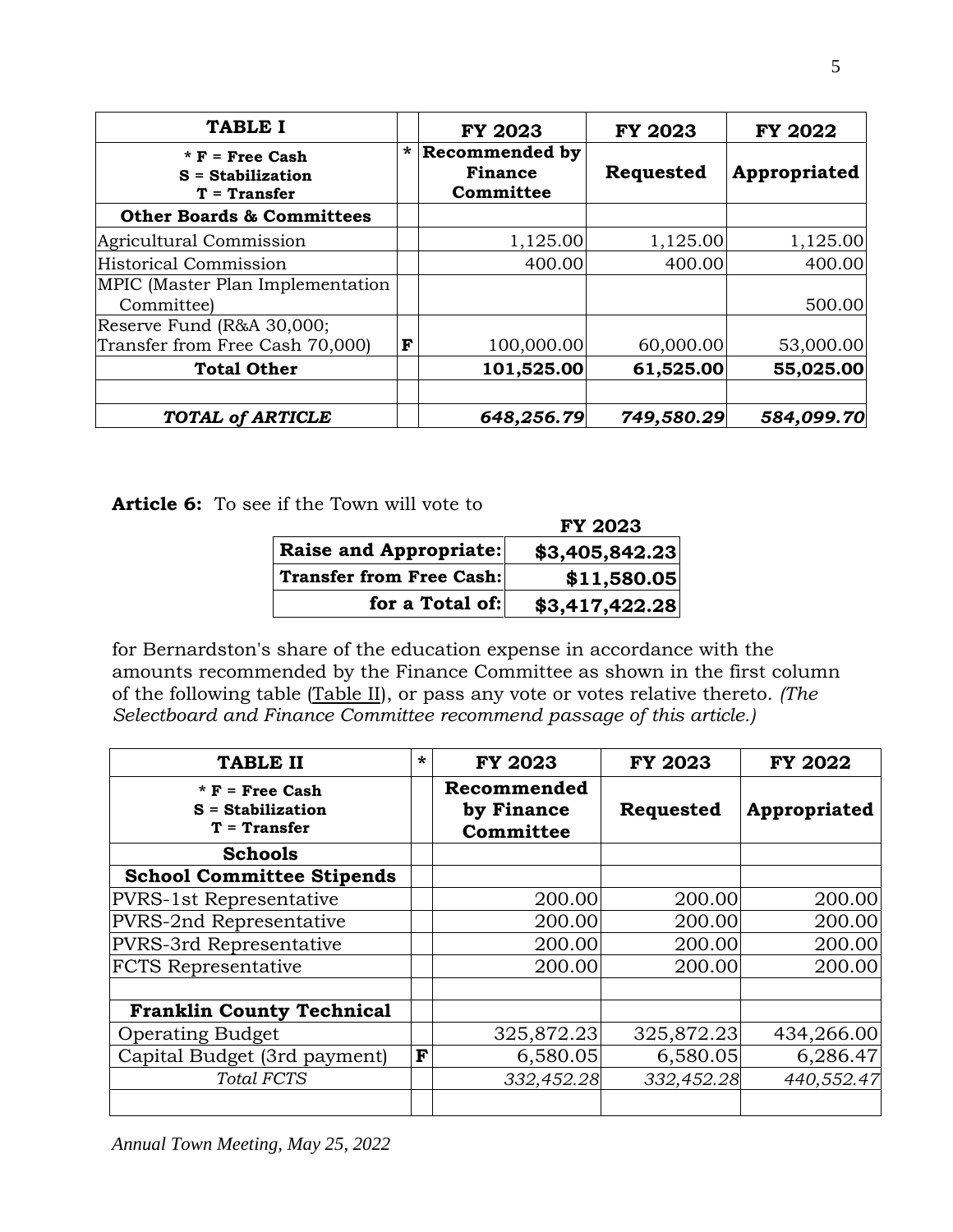| <b>TABLE II</b>                                            | * | <b>FY 2023</b>                         | <b>FY 2023</b> | <b>FY 2022</b> |
|------------------------------------------------------------|---|----------------------------------------|----------------|----------------|
| $*$ F = Free Cash<br>$S = Stabilization$<br>$T = Transfer$ |   | Recommended<br>by Finance<br>Committee | Requested      | Appropriated   |
| <b>Pioneer Valley Regional Dist.</b>                       |   |                                        |                |                |
| <b>Operating Budget</b>                                    |   | 3,079,170.00                           | 3,067,984.00   | 2,987,167.00   |
| <b>PVRS Capital Projects</b>                               |   |                                        |                |                |
| FY22 carpet (rooms 118, 208 &                              |   |                                        |                | 2,696.90       |
| Chorus Rooms)                                              |   |                                        |                |                |
| <b>BES Capital Projects</b>                                |   |                                        |                |                |
| Capital Improvements (FY22-Trans                           | F | 5,000.00                               | 5,000.00       |                |
| from WIFI Project-see Special                              |   |                                        |                |                |
| <b>Total PVRSD</b>                                         |   | 3,084,170.00                           | 3,072,984.00   | 2,989,863.90   |
| <b>Total Schools</b>                                       |   | 3,417,422.28                           | 3,405,436.28   | 3,430,416.37   |
| <b>TOTAL of ARTICLE</b>                                    |   | 3,417,422.28                           | 3,405,436.28   | 3,431,216.37   |

**Article 7:** To see if the Town will vote to

Raise and Appropriate | \$486,625.84

for Contracted Services, Pension and Insurance Expense in accordance with the amounts recommended by the Finance Committee as shown in the first column of the following table (Table III), or pass any vote or votes relative thereto. *(The Selectboard and Finance Committee recommend passage of this article.)* 

| <b>TABLE III</b>                                         | $\ast$ | <b>FY 2023</b>                         | <b>FY 2023</b> | <b>FY 2022</b> |
|----------------------------------------------------------|--------|----------------------------------------|----------------|----------------|
| * $F$ = Free Cash<br>$S =$ Stabilization<br>T = Transfer |        | Recommended<br>by Finance<br>Committee | Requested      | Appropriated   |
| <b>CONTRACTED SERVICES</b>                               |        |                                        |                |                |
| <b>FRCOG Statutory/Core Services</b>                     |        | 13,375.00                              | 13,375.00      | 13,066.00      |
| FRCOG Fees for Service:                                  |        |                                        |                |                |
| <b>Accounting Program</b>                                |        | 31,792.00                              | 31,792.00      | 30,749.00      |
| Procurement                                              |        | 2,669.00                               | 2,669.00       | 2,426.00       |
| Public Health                                            |        | 17,933.00                              | 17,933.00      | 20,287.00      |
| Regional Emergency Planning                              |        |                                        |                |                |
| Committee (REPC)                                         |        | 150.00                                 | 150.00         | 150.00         |
| Building Inspection                                      |        | 7,600.00                               | 7,600.00       | 7,600.00       |
| <b>Emergency Communications</b>                          |        | 8,538.18                               | 8,538.18       | 8,943.06       |
| Sub-Total FRCOG                                          |        | 82,057.18                              | 82,057.18      | 83,221.06      |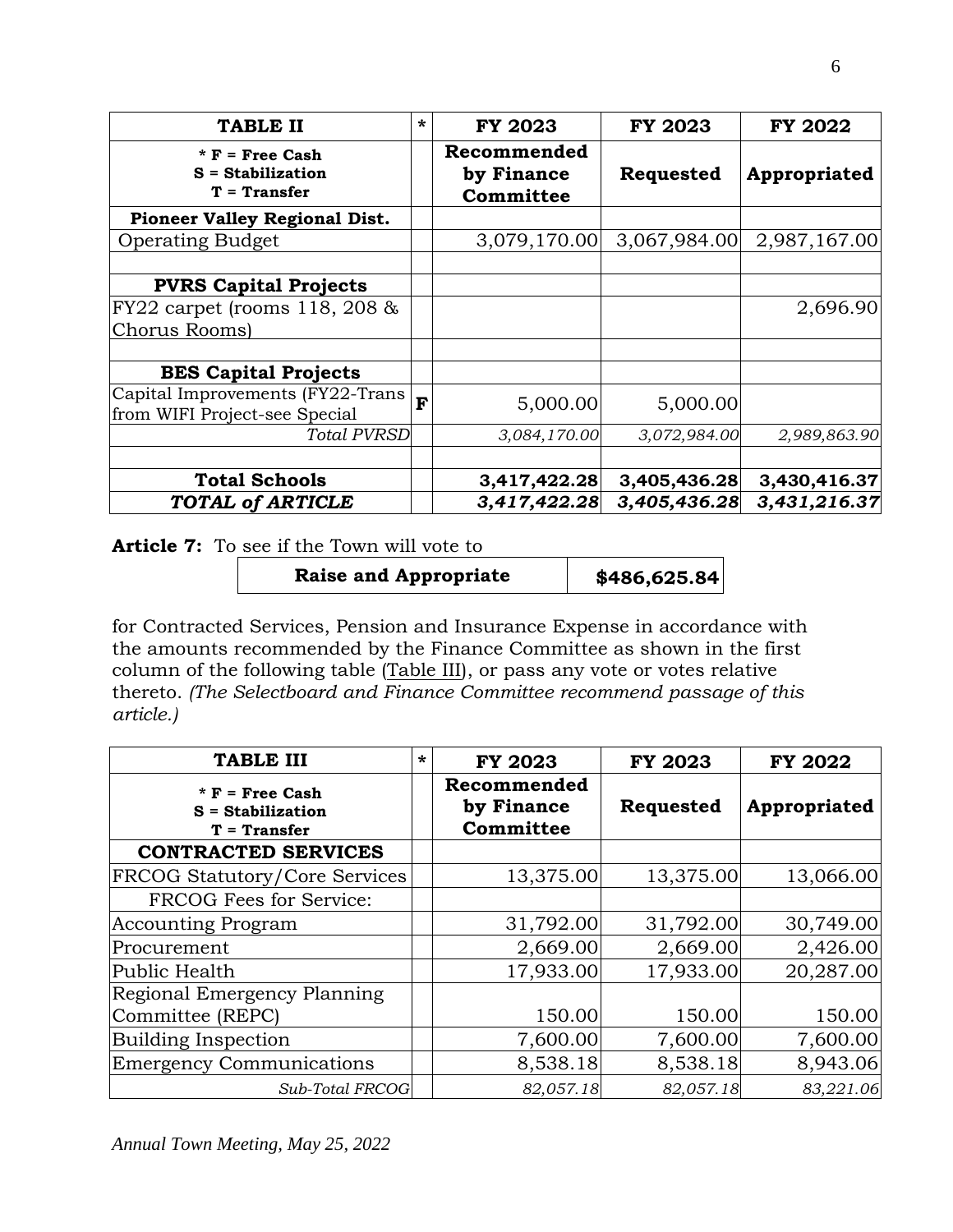| <b>TABLE III</b>                                                             | ÷ | <b>FY 2023</b>                         | <b>FY 2023</b> | <b>FY 2022</b> |
|------------------------------------------------------------------------------|---|----------------------------------------|----------------|----------------|
| $* F = Free Cash$<br>$S =$ Stabilization<br>$T = Transfer$                   |   | Recommended<br>by Finance<br>Committee | Requested      | Appropriated   |
| Franklin County Solid Waste                                                  |   |                                        |                |                |
| Management District (Raise                                                   |   |                                        |                |                |
| &Appropriate \$8,000; & pay HHW directly<br>from Recycling Dividend Program) |   | 8,000.00                               | 10,125.00      | 10,000.00      |
| Town Counsel                                                                 |   | 8,000.00                               | 4,500.00       | 4,500.00       |
| <b>Street Lights</b>                                                         |   | 4,900.00                               | 4,900.00       | 4,900.00       |
| Cell phones (COA, Fire, Highway)                                             |   | 3,360.00                               | 3,360.00       | 3,360.00       |
| <b>Total Contracted Services</b>                                             |   | 106,317.18                             | 104,942.18     | 105,981.06     |
|                                                                              |   |                                        |                |                |
| PENSIONS AND INSURANCE                                                       |   |                                        |                |                |
| Franklin Regional Retirement                                                 |   |                                        |                |                |
| System                                                                       |   | 131,521.00                             | 131,521.00     | 124,370.00     |
| Social Security                                                              |   | 100.00                                 | 100.00         | 100.00         |
| Medicare                                                                     |   | 13,941.35                              | 14,000.00      | 14,000.00      |
| Unemployment Insurance                                                       |   | 19,000.00                              | 13,500.00      | 13,500.00      |
| Insurance: buildings, vehicles,<br>equipment, liability town officers        |   | 68,968.00                              | 68,968.00      | 68,968.00      |
| Employee health insurance                                                    |   | 138,839.40                             | 121,820.40     | 121,820.40     |
| Employee dental insurance                                                    |   | 7,252.35                               | 6,394.62       | 6,394.62       |
| Employee life insurance                                                      |   | 686.56                                 | 665.32         | 665.32         |
| Sub-Total Employee Ins. Benefits                                             |   | 146,778.31                             | 128,880.34     | 128,880.34     |
| <b>Total Pensions &amp; Insurance</b>                                        |   | 380,308.66                             | 356,969.34     | 349,818.34     |
| <b>TOTAL of ARTICLE</b>                                                      |   | 486,625.84                             | 461,911.52     | 455,799.40     |

**Article 8**: To see if the Town will vote to

| <b>Raise and Appropriate</b>                                      | \$1,001,871.04 |
|-------------------------------------------------------------------|----------------|
| <b>Transfer from Landfill Receipts</b>                            | \$92,825.00    |
| <b>Transfer from Transfer Station</b><br><b>Recycling Account</b> | \$2,200.00     |
| <b>Transfer from Free Cash</b>                                    | \$10,000.00    |
| For a Total of                                                    | \$1,106,896.04 |

for Public Services in accordance with the amounts recommended by the Finance Committee as shown in the first column of the following table (Table IV), or pass any vote or votes relative thereto. *(The Selectboard and Finance Committee recommend passage of this article.)*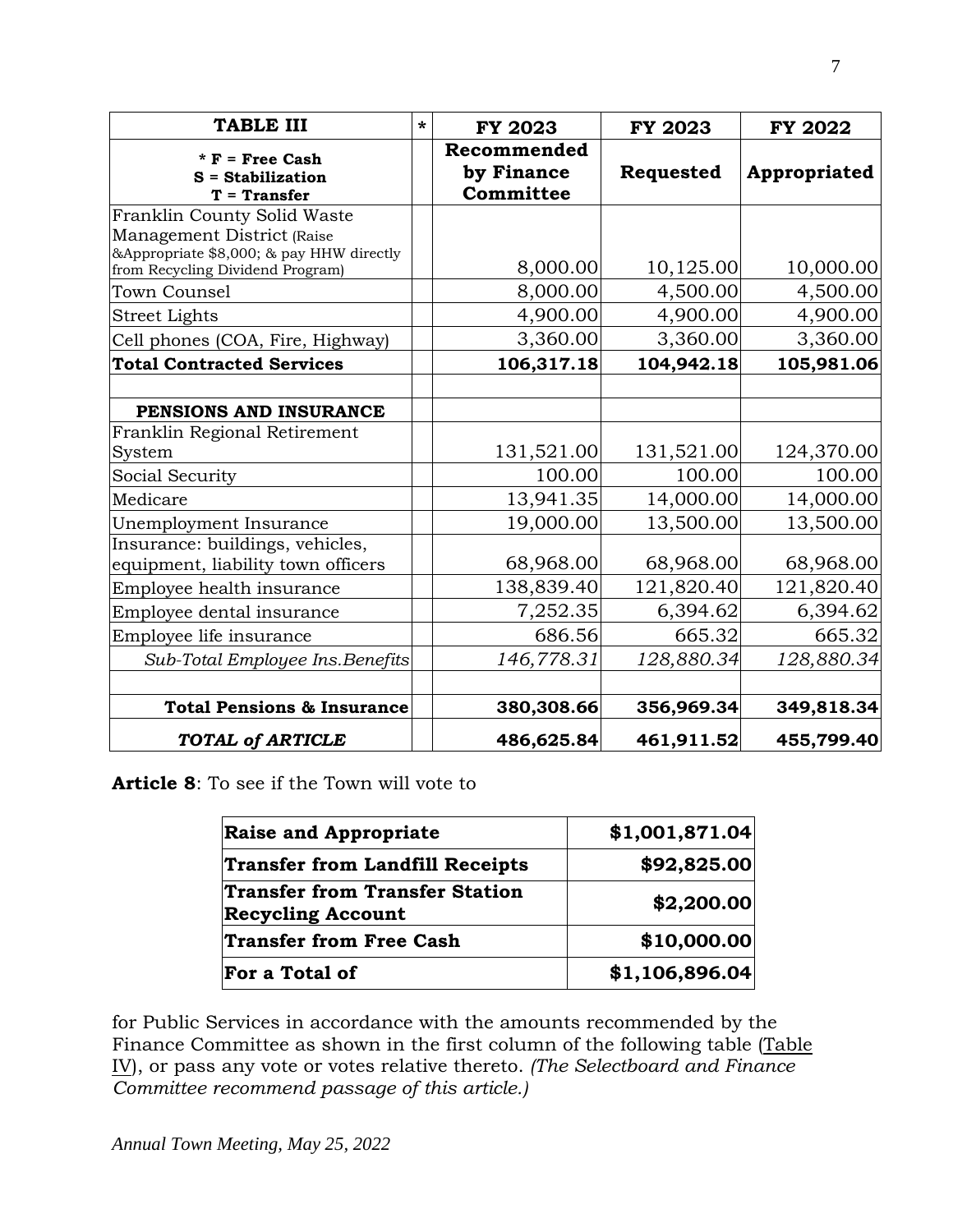| <b>TABLE IV</b>                                                                                                                                                                                                        | * | <b>FY 2023</b>                         | <b>FY 2023</b> | <b>FY 2022</b> |
|------------------------------------------------------------------------------------------------------------------------------------------------------------------------------------------------------------------------|---|----------------------------------------|----------------|----------------|
| $*$ F = Free Cash<br>$S =$ Stabilization<br>$T = Transfer$                                                                                                                                                             |   | Recommended<br>by Finance<br>Committee | Requested      | Appropriated   |
| <b>Public Services</b>                                                                                                                                                                                                 |   |                                        |                |                |
| <b>Fire Department</b>                                                                                                                                                                                                 |   |                                        |                |                |
| Stipends                                                                                                                                                                                                               |   | 12,800.00                              | 12,800.00      | 12,800.00      |
| Payroll                                                                                                                                                                                                                |   | 58,560.56                              | 55,246.00      | 55,245.81      |
| <b>Operating Expenses</b>                                                                                                                                                                                              |   | 72,250.00                              | 72,250.00      | 66,350.00      |
| Ambulance Service                                                                                                                                                                                                      | F | 10,000.00                              | 10,000.00      | 10,000.00      |
| <b>Total Fire Department</b>                                                                                                                                                                                           |   | 153,610.56                             | 150,296.00     | 144,395.81     |
| <b>Emergency Management</b>                                                                                                                                                                                            |   |                                        |                |                |
| Stipend                                                                                                                                                                                                                |   | 5,000.00                               | 5,000.00       | 5,000.00       |
| Supplies                                                                                                                                                                                                               |   | 6,400.00                               | 6,400.00       | 6,400.00       |
| <b>Total Emergency Management</b>                                                                                                                                                                                      |   | 11,400.00                              | 11,400.00      | 11,400.00      |
| <b>Police Department</b>                                                                                                                                                                                               |   |                                        |                |                |
| Payroll                                                                                                                                                                                                                |   | 299,315.42                             | 303,005.00     | 240,440.64     |
| <b>Operating Expenses</b>                                                                                                                                                                                              |   | 39,875.00                              | 39,875.00      | 38,675.00      |
| Animal Control Officer                                                                                                                                                                                                 |   | 6,375.25                               | 6,375.25       |                |
| <b>Total Police Department</b>                                                                                                                                                                                         |   | 345,565.67                             | 349,255.25     | 279,115.64     |
| <b>Highway Department</b>                                                                                                                                                                                              |   |                                        |                |                |
| Payroll                                                                                                                                                                                                                |   | 219,879.93                             | 181,064.24     | 187,920.87     |
| <b>Operating Expenses</b>                                                                                                                                                                                              |   | 124,250.00                             | 124,250.00     | 105,650.00     |
| Snow & Ice                                                                                                                                                                                                             |   | 56,850.00                              | 58,290.00      | 47,480.00      |
| Snow & Ice payroll                                                                                                                                                                                                     |   | 25,440.00                              | 24,000.00      | 17,319.58      |
| Sub-total Snow & Ice                                                                                                                                                                                                   |   | 82,290.00                              | 82,290.00      | 64,799.58      |
| <b>Total Highway Department</b>                                                                                                                                                                                        |   | 426,419.93                             | 387,604.24     | 358,370.45     |
|                                                                                                                                                                                                                        |   |                                        |                |                |
| <b>Transfer Station</b>                                                                                                                                                                                                |   |                                        |                |                |
| Payroll $(2 \text{ } @$ 20 hours)                                                                                                                                                                                      |   | 20,460.00                              | 36,072.00      | 32,980.54      |
| Operating Expenses (includes<br>\$2,200 Annual Recycling Rolloff<br>replacement from Transfer Station<br>Recycling Acct.) FY23 transfer<br>\$85,000 from Landfill Receipts)<br>$ $ (FY22- trans \$65,000 from landfill |   |                                        |                |                |
| receipts)                                                                                                                                                                                                              | T | 125,095.00                             | 119,050.00     | 104,650.00     |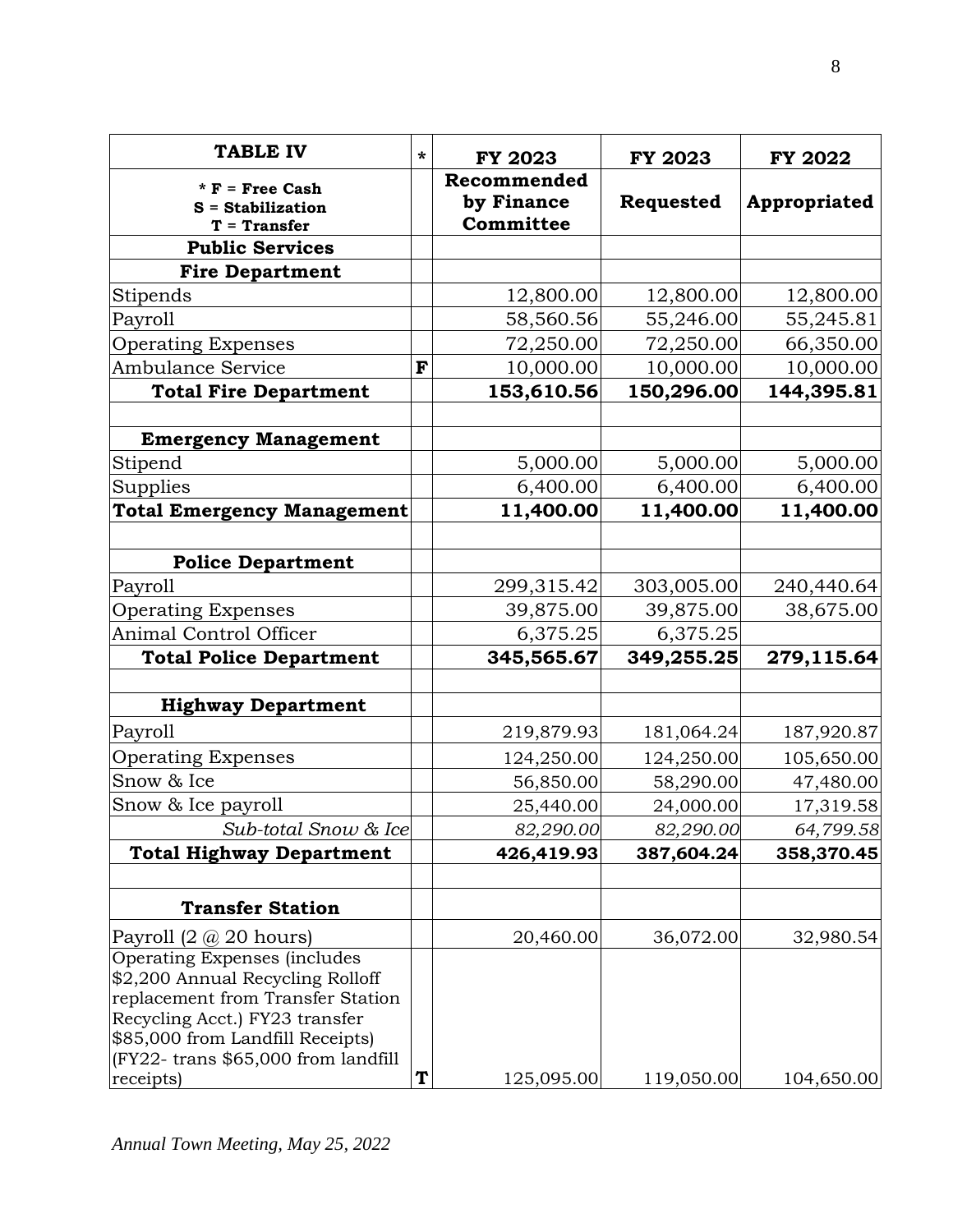| <b>TABLE IV</b>                                                                                                                             | $\star$ | <b>FY 2023</b>                         | <b>FY 2023</b>            | <b>FY 2022</b> |
|---------------------------------------------------------------------------------------------------------------------------------------------|---------|----------------------------------------|---------------------------|----------------|
| $* F = Free Cash$<br>$S =$ Stabilization<br>$T = Transfer$                                                                                  |         | Recommended<br>by Finance<br>Committee | Requested                 | Appropriated   |
| Landfill Testing (transfer from<br>Landfill Receipts Account)                                                                               | T       | 7,825.00                               | 7,825.00                  | 7,825.00       |
| <b>Total Transfer Station (FY23:</b><br>\$2,200 from TS Recycling,<br>\$92,825 from Landfill receipts &<br>Raise & Appropriate \$71,030.54) |         | 153,380.00                             | 162,947.00                | 145,455.54     |
| <b>Tree Warden</b>                                                                                                                          |         |                                        |                           |                |
| Tree Warden                                                                                                                                 |         | 14,019.88                              | 13,840.00                 | 11,428.13      |
| <b>Tree Removal</b>                                                                                                                         | F       |                                        |                           | 10,000.00      |
| <b>Total Tree Warden</b>                                                                                                                    |         | 14,019.88                              | 13,840.00                 | 21,428.13      |
| <b>Other Public Works</b>                                                                                                                   |         |                                        |                           |                |
| Municipal Animal Inspector                                                                                                                  |         | 1,000.00                               | 1,000.00                  | 1,000.00       |
| Charity Farm Lot                                                                                                                            |         | 1,000.00                               | 1,000.00                  |                |
| Memorial Day                                                                                                                                |         | 500.00                                 | 500.00                    | 500.00         |
| <b>Total Other Public Works</b>                                                                                                             |         | 2,500.00                               | 2,500.00                  | 1,500.00       |
| TOTAL of ARTICLE                                                                                                                            |         |                                        | 1,106,896.04 1,077,842.49 | 961,665.57     |

**Article 9:** To see if the Town will vote to

## **Transfer from Free Cash \$150,000**

for the Stabilization accounts in accordance with the amounts recommended by the Finance Committee as shown in the first column of the following table (Table V), or pass any vote or votes relative thereto. *(The Selectboard and Finance Committee recommend passage of this article.)*

| <b>TABLE V</b>                | $\star$ | <b>FY 2023</b>        | <b>FY 2023</b> | <b>FY 2022</b> |
|-------------------------------|---------|-----------------------|----------------|----------------|
| $*$ F = Free Cash             |         | <b>Recommended by</b> |                |                |
| $S =$ Stabilization           |         | <b>Finance</b>        | Requested      | Appropriated   |
| $T = Transfer$                |         | Committee             |                |                |
| <b>Stabilization Accounts</b> |         |                       |                |                |
| Special Purpose Stabilization |         |                       |                |                |
| Fund - Vehicle replacement    | F       | 50,000.00             | 50,000.00      | 20,000.00      |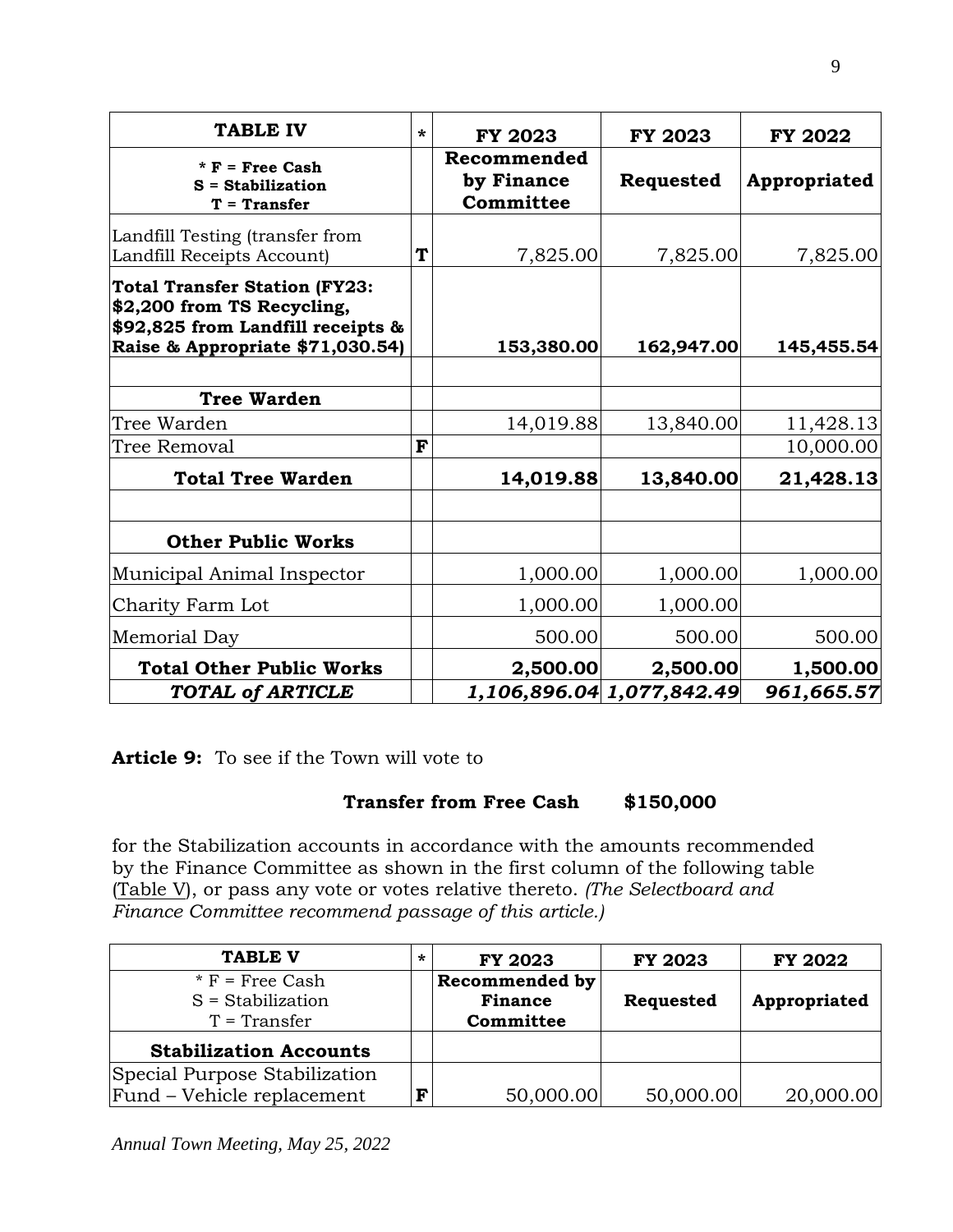| <b>TABLE V</b>                                             | $\star$ | <b>FY 2023</b>                                       | <b>FY 2023</b> | <b>FY 2022</b> |
|------------------------------------------------------------|---------|------------------------------------------------------|----------------|----------------|
| $*$ F = Free Cash<br>$S =$ Stabilization<br>$T = Transfer$ |         | <b>Recommended by</b><br><b>Finance</b><br>Committee | Requested      | Appropriated   |
| Stabilization Fund                                         | F       | 100,000.00                                           | 100,000.00     | 55,900.00      |
| <b>Total Stabilization Accounts</b>                        |         | 150,000.00                                           | 150,000.00     | 75,900.00      |
| TOTAL of ARTICLE                                           |         | 150,000.00                                           | 150,000.00     | 75,900.00      |

**Article 10**: To see if the Town will vote to Raise and Appropriate the amount of \$4,754.10 for payroll and transfer from the Barber Fund the amount of \$2,000.00 for operating expense making a total of \$6,754.10 for the Recreation Commission Account and, further, to transfer from the Kiwanis Expendable Interest Account the sum of \$1,000.00 to the Kiwanis Recreation Equipment Fund to be expended by the Recreation Commission for Recreation Programs and Field Maintenance, or take any vote or votes relative thereto. *(The Selectboard and Finance Committee recommend passage of this article.)*

**Article 11:** To see if the Town will vote to raise and appropriate the amount of \$8,000.00 for the Town Audit, or take any vote or votes relative thereto. *(The Selectboard and Finance Committee recommend passage of this article.)*

**Article 12:** To see if the Town will vote to raise and appropriate the amount of \$2,400.00 for the fourth of five installments, for the Board of Assessors FY24 revaluation, or take any vote or votes relative thereto. *(The Selectboard and Finance Committee recommend passage of this article.)*

**Article 13:** To see if the Town will vote to raise and appropriate the amount of \$4,000.00 for the fourth of five installments for the Board of Assessors Ten-Year Reinspection Program, or take any vote or votes relative thereto. *(The Selectboard and Finance Committee recommend passage of this article.)*

**Article 14:** To see if the Town will vote to raise and appropriate the amount of \$1,200.00 for maintenance at the Village Cemetery (formerly called Old Cemetery), or take any vote or votes relative thereto. *(The Selectboard and Finance Committee recommend passage of this article.)*

**Article 15:** To see if the Town will vote to raise and appropriate the amount of \$300.00 for the Flag Replacement Account, or take any vote or votes relative thereto. *(The Selectboard and Finance Committee recommend passage of this article.)*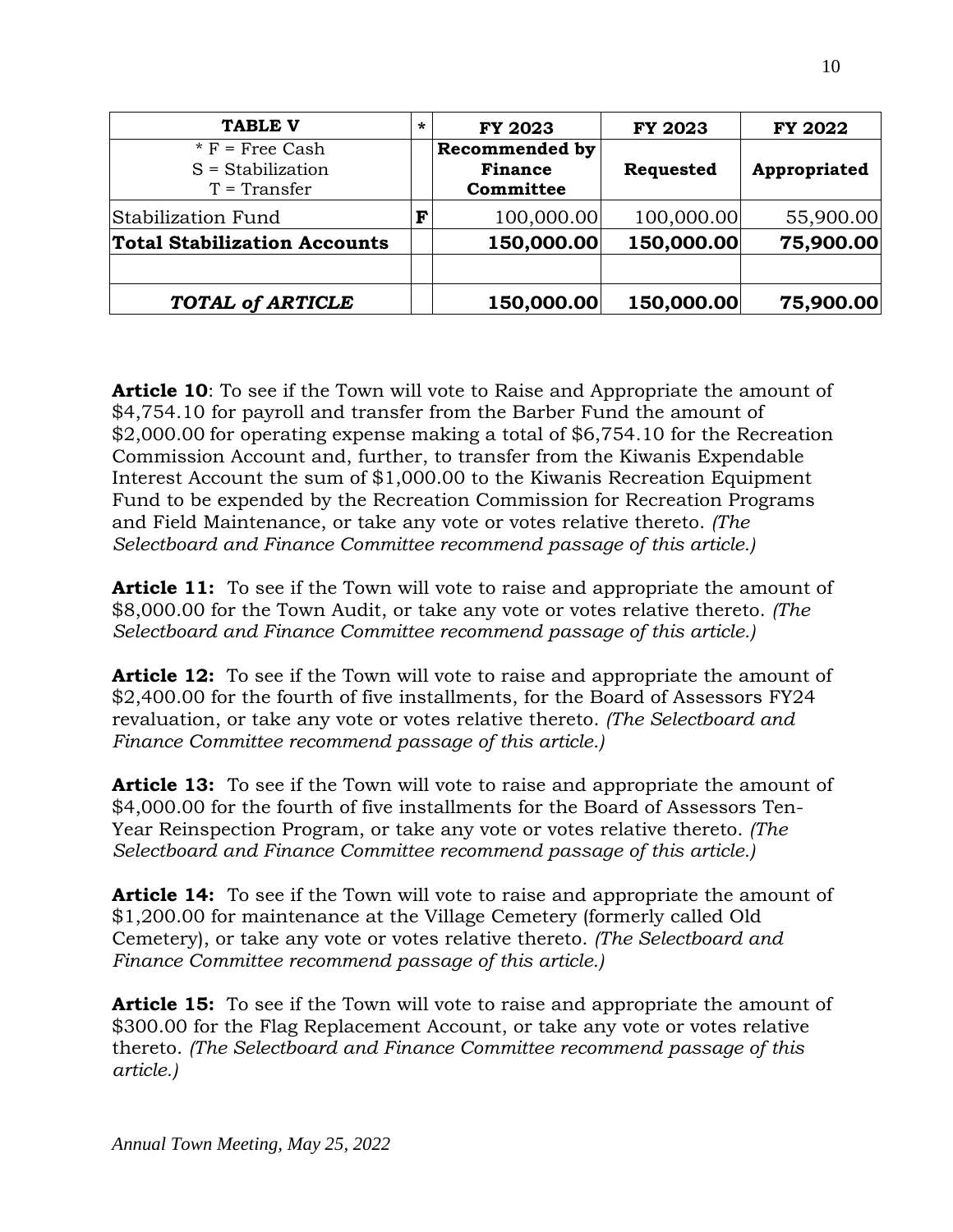**Article 16:** To see if the Town will vote to transfer from Free Cash the sum of \$5,000 to be added to the Employee Retirement/Separation Account, or take any vote or votes relative thereto. *(The Selectboard and Finance Committee recommend passage of this article.)*

**Article 17:** To see if the Town will vote to transfer from Free Cash the amount of \$5,000 to be added to the Other Post-Employment Benefits (OPEB) Trust Fund or take any vote or votes relative thereto. *(The Selectboard and Finance Committee recommend passage of this article.)*

**Article 18:** To see if the Town will vote to transfer from Free Cash the amount of \$45,000 for the Renovate/Construct Town Buildings Account, or take any vote or votes relative thereto. *(The Selectboard and Finance Committee recommend passage of this article.)*

**Article 19:** To see if the Town will vote to transfer from the Vehicle Stabilization Account the amount of \$45,000.00 for the purchase of a new cruiser for the Police Department or take any vote or votes relative thereto. *(The Selectboard and Finance Committee recommend passage of this article. A vote to approve requires a 2/3 majority.)*

**Article 20:** To see if the Town will vote to raise and appropriate the amount of \$3,000.00 for the Mosquito Control District, or take any vote or votes relative thereto. *(The Selectboard and Finance Committee recommend passage of this article.)*

**Article 21***:* To see if the Town will vote to raise and appropriate the amount of \$75,000.00 for the Fire Station Building Account, or take any vote or votes relative thereto. *(The Selectboard and Finance Committee recommend passage of this article.)*

**Article 22***:* To see if the Town will vote to raise and appropriate the amount of \$40,000.00 for the services of Capital Strategic Solutions, or take any vote or votes relative thereto. *(The Selectboard and Finance Committee recommend passage of this article.)*

**Article 23:** To see if the Town will vote to transfer from Free Cash the amount of \$2,000.00 for Bernardston's share of the additional cost of Special Counsel for the Bernardston Northfield Cable TV Contract (BNCTV) negotiations, or take any vote or votes in relation thereto. *(The Selectboard and Finance Committee recommend passage of this article.)*

**Article 24:** To see if the Town will vote to transfer from Free Cash the amount of \$600.00 for payment of prior years' stipends of a school committee member (B. Stafford) or take any vote or votes relative thereto. *(The Finance Committee and The Selectboard recommend passage of this article.)*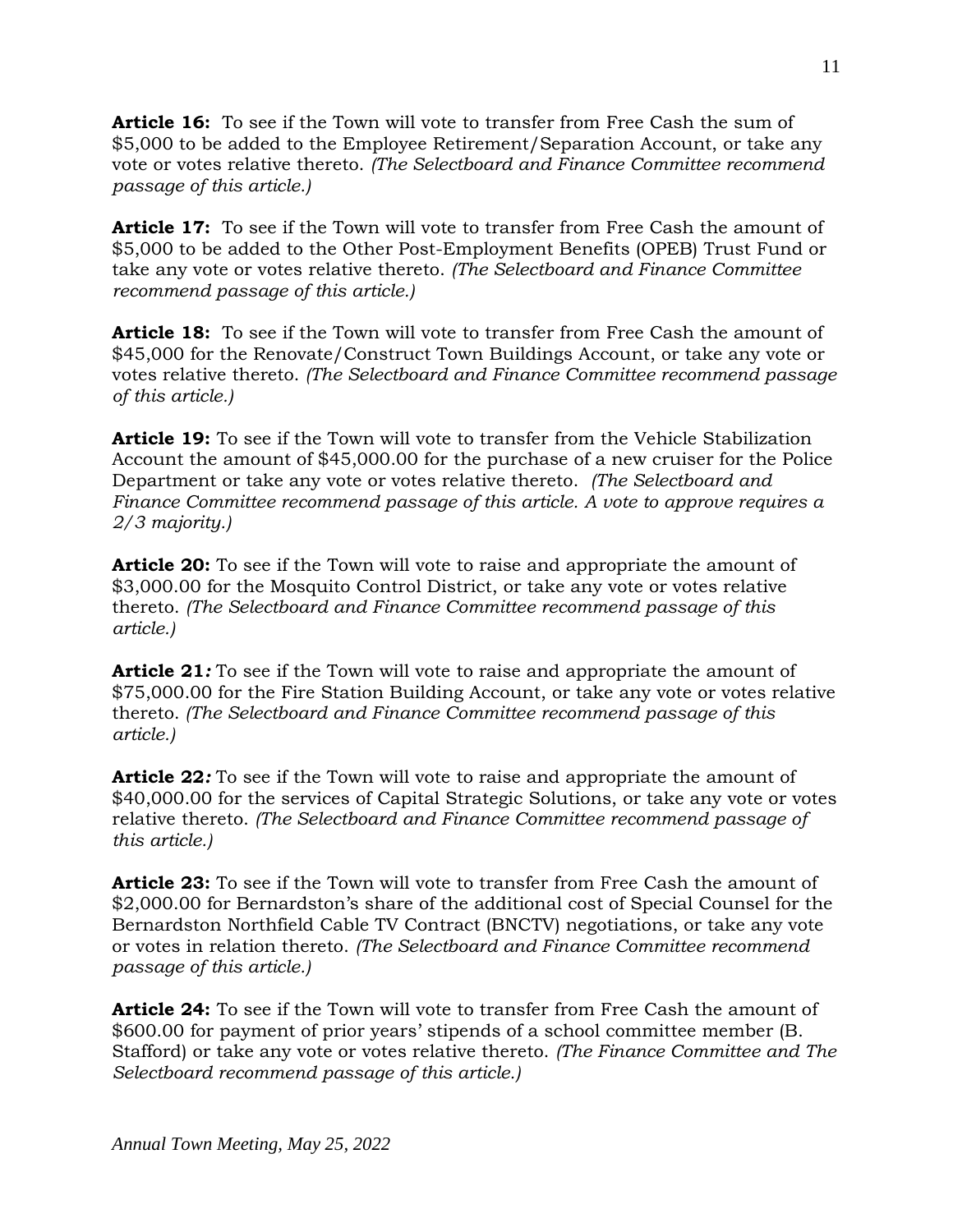**Article 25**: To see if the Town will vote to authorize the following spending limits for Revolving Funds in accordance to Massachusetts General Laws Chapter 44, section  $53E\frac{1}{2}$  and the Town of Bernardston Bylaw for the fiscal year beginning July 1, 2022, or take any vote or votes relative thereto. (*The Selectboard and Finance Committee recommend passage of this article.)*

| <b>Revolving Fund</b>           | Spending<br>Limit |
|---------------------------------|-------------------|
| Council on Aging<br>Donations   | \$10,000.00       |
| Board of Health                 | \$15,000.00       |
| Zoning Board of Appeals         | \$1,000.00        |
| Planning Board                  | \$2,000.00        |
| Fire Department                 | \$2,000.00        |
| Dog Licenses                    | \$3,000.00        |
| <b>Public Safety</b>            | \$15,000.00       |
| Transfer Station<br>Recycling   | \$37,000.00       |
| Cushman Library                 | \$5,000.00        |
| <b>Agricultural Commission</b>  | \$5,000.00        |
| Newsletter                      | \$2,000.00        |
| Street Flag Replacement<br>Fund | \$5,000.00        |

**Article 26:** To see if the Town will authorize the paving of West Road, beginning at Huckle Hill Road and continuing to include the residential, developed area through at least #167, and to incorporate any additional area that the Highway Superintendent deems necessary or take any vote or votes relative thereto. *(This is a petitioned article.) (The Selectboard and Finance Committee do not support passage of this article.)*

**Article 27:** To see if the town will dedicate 100% of PILOT payments, as established in the PILOT agreement between Bernardston MA 1, LLC and the town, to the Stabilization Fund established under Massachusetts General Laws Chapter 40, Section 5B, effective for the fiscal year 2023 beginning on July 1, 2022, or take any other action relative thereto. *(The Selectboard and Finance Committee recommend passage of this article. This article requires a 2/3 majority.)*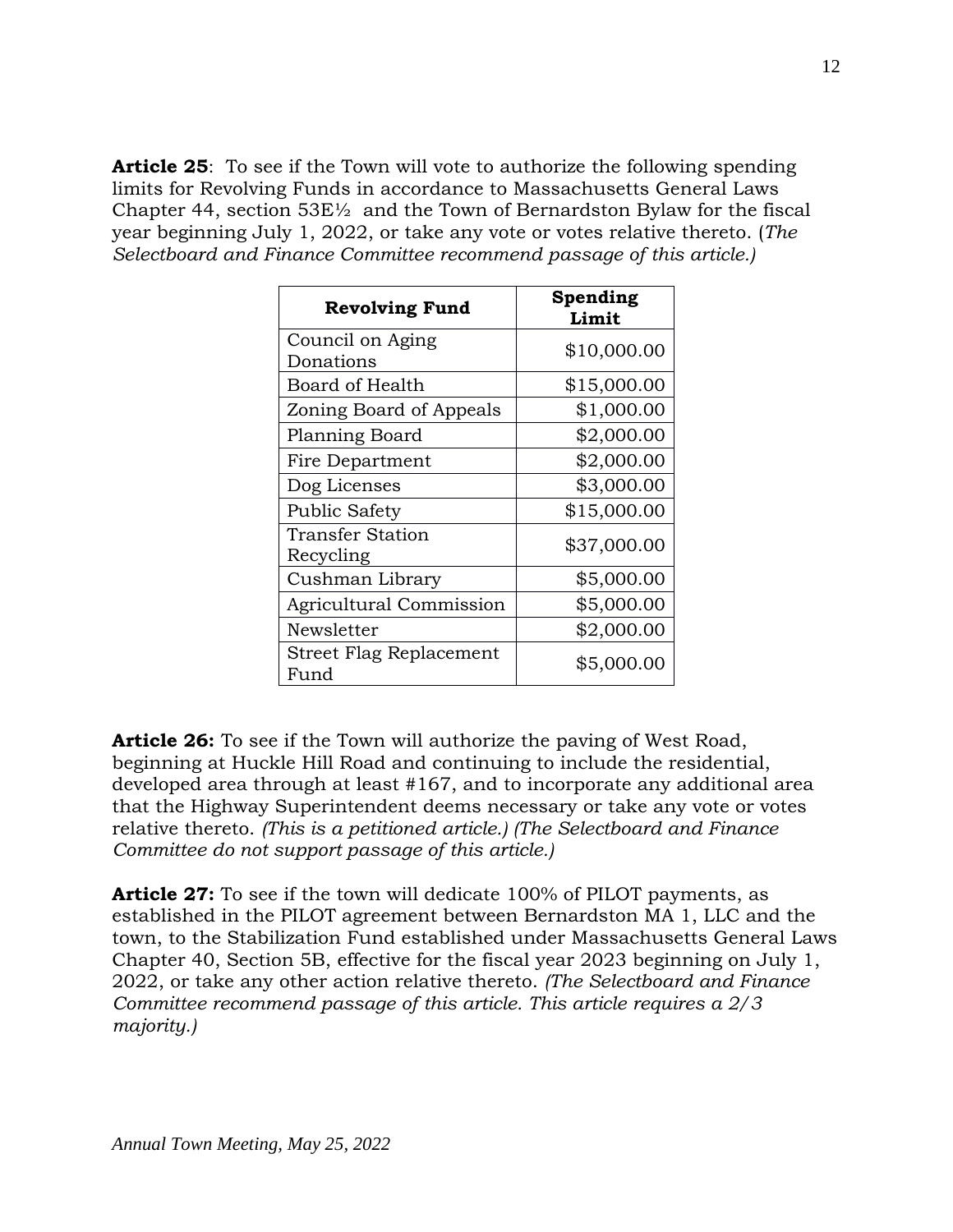**Article 28:** To see if the Town will vote to authorize the Selectboard to petition the General Court for special legislation to allow Lloyd Grover, a Town of Bernardston call firefighter, notwithstanding the provisions of any general or special law to the contrary, to serve in such position until the age of 70, or until the date of his retirement or non-reappointment, whichever occurs first; provided, however that no deductions from the regular compensation of Lloyd Grover shall be made under chapter 32 of the General Laws subsequent to his reaching the age of 65 in connection with his service to the Town for retirement or pension purposes; provided, however, that the General Court may make clerical and editorial changes of form only to the bill unless the Selectboard approves amendments to the bill prior to enactment by the General Court, and to authorize the Selectboard to approve such amendments which shall be within the scope of the general public objectives of the petition, or take any votes relative thereto. *(Article submitted by Fire Chief Peter Shedd)*

**Article 29**: To see if the town will vote or take votes to add to the Bernardston Town Zoning Bylaws the definition of Self-Storage Unit Facilities and add to table 2.2 Use Regulations within the Business and Industrial Uses or take any other vote or votes relative thereto. *(The Planning Board recommends passage of this article, which requires a 2/3 majority for passage.)*

Self-Storage Unit Facilities:

ADD to definitions:

Self-Storage Unit Facility: A structure(s) containing separate storage spaces, which may be of various sizes, leased or rented on an individual basis

| ADD to table of use Regulations within Dusiness and industrial Oses |     |  |  |  |  |            |  |  |
|---------------------------------------------------------------------|-----|--|--|--|--|------------|--|--|
|                                                                     | R/A |  |  |  |  | <b>EPD</b> |  |  |
| <b>Self-Storage Unit Facility</b>                                   |     |  |  |  |  |            |  |  |

|  |  |  |  |  | ADD to table of use Regulations within Business and Industrial Uses |  |
|--|--|--|--|--|---------------------------------------------------------------------|--|
|  |  |  |  |  |                                                                     |  |

**Article 30:** To see if the Town will vote or take votes to update the Floodplain Overlay District to meet the Commonwealth of Massachusetts floodplain bylaws or take any other action relative thereto. *(This article is recommended by the Planning Board, which requires a 2/3 majority for passage.)*

**Article 31:** To see if the town will vote or take votes to amend the definition of Kennels as it pertains to the Bernardston Zoning Bylaws or take any other action relative thereto*. (This article is recommended by the Planning Board, which requires a 2/3 majority for passage)*.

## KENNELS:

Amend definition by striking text as shown, adding text in italics:

Kennel shall mean one pack or collection of dogs on a single premises, whether maintained for breeding, boarding, sale, training, hunting, or other *commercial* purposes, and including any shop where dogs are on sale, and also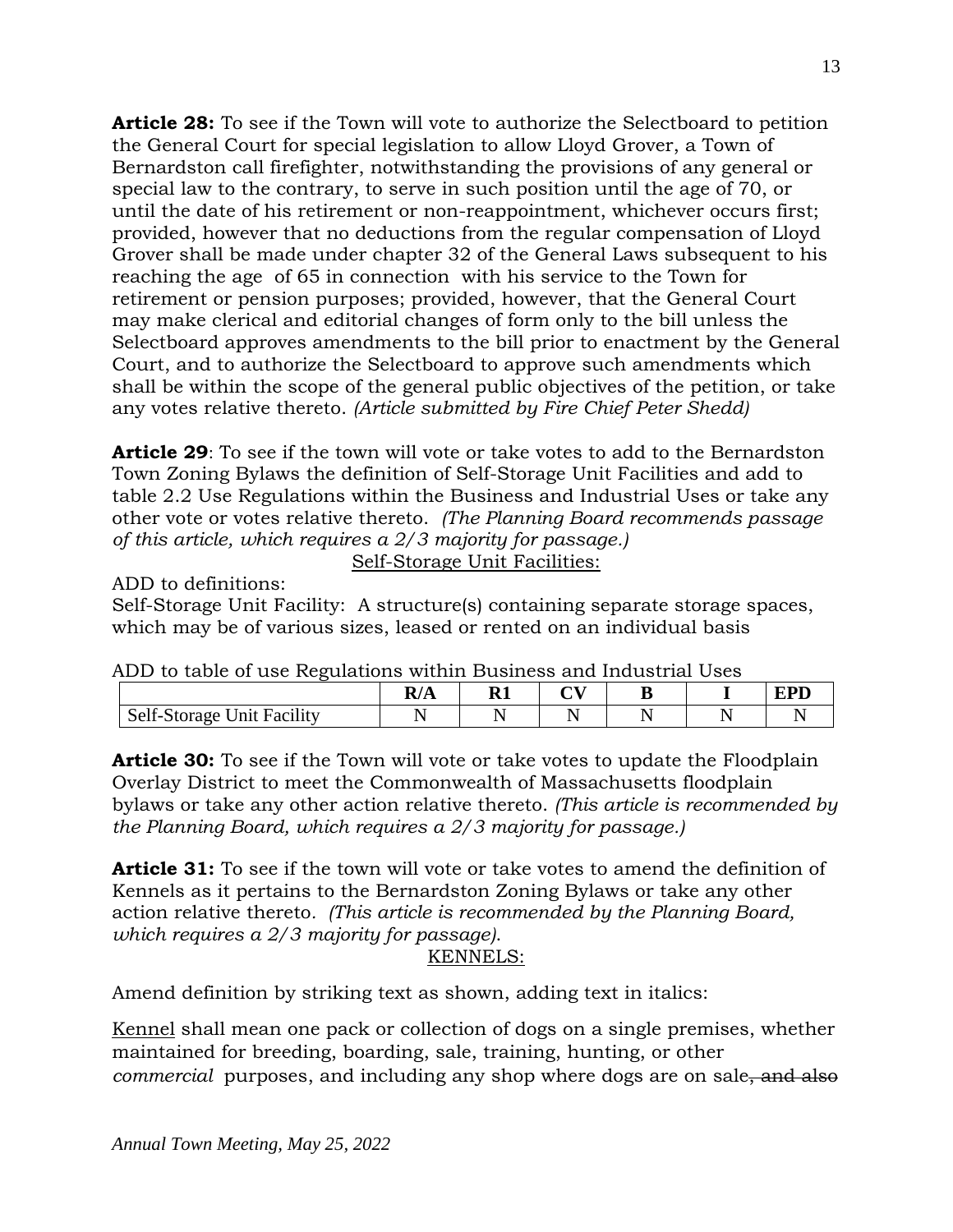including every pack or collection of more than three (3) dogs, three months old or older, owned by a person on a single premises regardless of the purposes for which they are maintained or kept. No kennel shall be kept or maintained less than fifty (50) feet from any property line where residences are directly adjacent.

**Article 32:** To see if the town will vote or take votes to amend the Bernardston Zoning Bylaws by changing Special Permits to be granted solely by the Bernardston Planning Board and make changes to sections 2.2 Use Regulations and 5.3 Special Permits are shown in Italics and Underlined or take any other action thereto*. (Article submitted by and recommended for passage by the Planning Board. This article requires a 2/3 majority vote for passage.)*

# PROPOSED CHANGES TO SPECIAL PERMIT GRANTING AUTHORITY

## 2.2. Use Regulations

A. General. No structure shall be erected or used or land used except as set forth in Section 2.2 B, "Use Regulation Schedule," or in Section 2.4, "Accessory Buildings and Uses," unless exempted by Section 2.2C, or by statute. No more than one (1) principal structure may be erected on a lot, unless otherwise specified in this By-Law.

Symbols employed below shall mean the following:

- Y A permitted use.
- N An excluded or prohibited use.

*SP - A use authorized under Special Permit as provided under Section 5.3.* 

SPR - Site Plan Review required (see Section 4.4 for other uses requiring Site Plan Review)

SPP - Special Permit from the Planning Board required following procedures and criteria of Section 5.3

B. Applicability. When an activity might be classified under more than one of the following uses, the more specific classification shall govern; if equally specific, the more restrictive shall govern.

1. Use Regulation Schedule. *(Amended May 6, 2021)*

| 1. Residential Uses. | R/A    | $\mathbf{R}1$ | $\boldsymbol{\alpha}$ v |  | <b>EPD</b> |
|----------------------|--------|---------------|-------------------------|--|------------|
| One-family dwelling  |        |               |                         |  |            |
| Two-family dwelling  | SPP/SP | SPP/SP        |                         |  |            |
|                      |        |               |                         |  |            |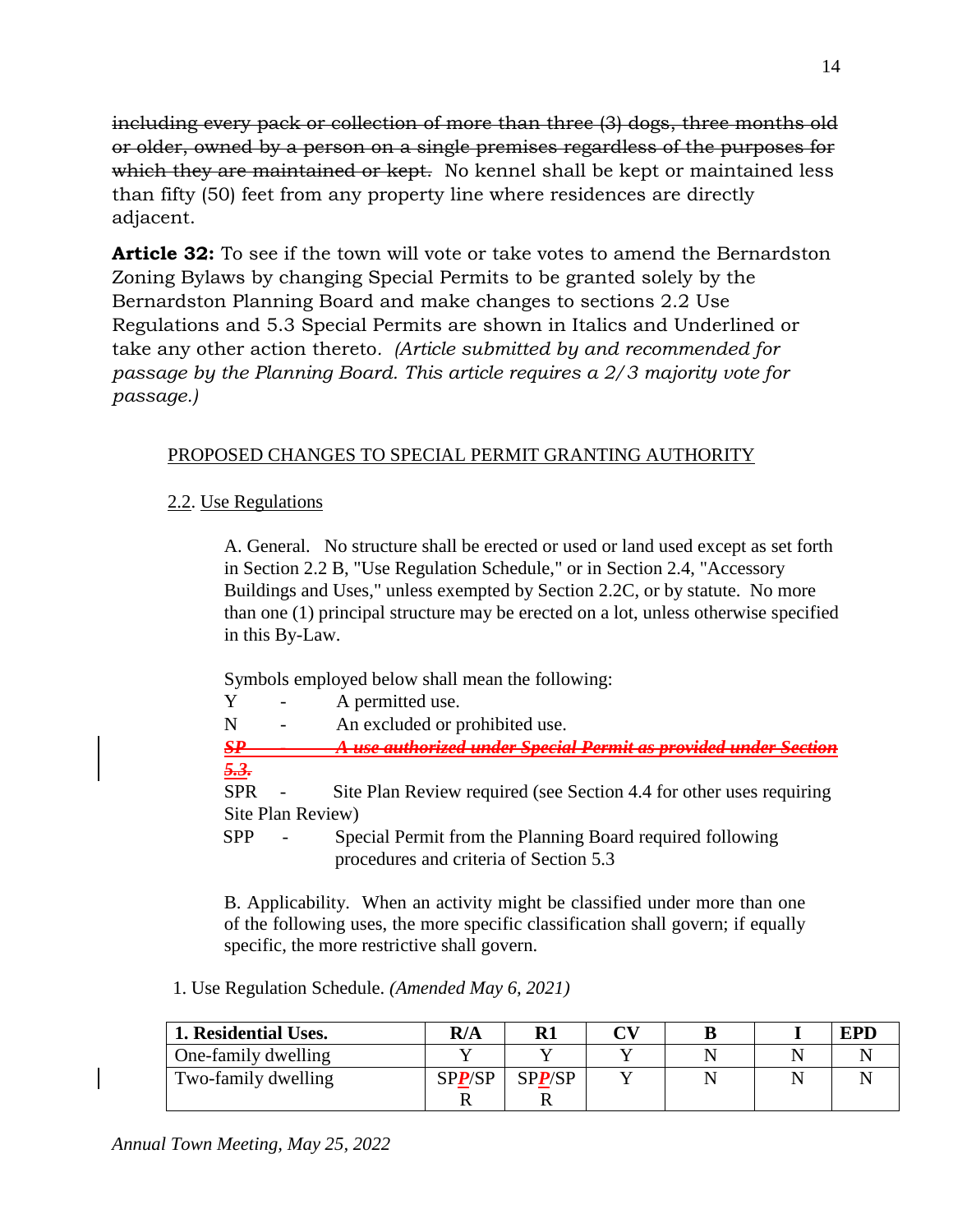| Multi-family dwelling in Major    | <b>SPP</b>            | <b>SPP</b>            | <b>SPP</b>      | $\mathbf N$ | $\mathbf N$    | ${\bf N}$        |
|-----------------------------------|-----------------------|-----------------------|-----------------|-------------|----------------|------------------|
| Residential                       |                       |                       |                 |             |                |                  |
| Multi-family dwelling by          | SPP/SP                | SPP/SP                | SP <sub>2</sub> | $\mathbf N$ | $\mathbf N$    | ${\bf N}$        |
| conversion of an Existing         | $\mathbf R$           | $\mathbf R$           |                 |             |                |                  |
| Structure                         |                       |                       |                 |             |                |                  |
| Other Multi-family Dwelling       | ${\bf N}$             | $\mathbf N$           | $SP_2$          | $\mathbf N$ | $\mathbf N$    | N                |
| not to exceed four units per      |                       |                       |                 |             |                |                  |
| structure                         |                       |                       |                 |             |                |                  |
| Major Residential Development     | <b>SPP</b>            | <b>SPP</b>            | <b>SPP</b>      | $\mathbf N$ | N              | N                |
| Non-family accommodations         | SPP/SP                | SPP/SP                | Y               | ${\bf N}$   | $\mathbf N$    | ${\bf N}$        |
| (boarding house, etc.)            | $\mathbf R$           | $\mathbf R$           |                 |             |                |                  |
|                                   |                       |                       |                 |             |                |                  |
| 2. Extensive Uses.                | R/A                   | R1                    | CV              | $\bf{B}$    | $\mathbf I$    | <b>EPD</b>       |
| Agriculture (not including        | Y                     | Y                     | Y               | Y           | Y              | Y                |
| Marijuana Cultivation) or         |                       |                       |                 |             |                |                  |
| forestry                          |                       |                       |                 |             |                |                  |
| Private commercial                | SPP/SP                | SPP/SP                | $\mathbf N$     | $\mathbf N$ | $\mathbf N$    | N                |
| campgrounds                       | $\mathbf R$           | $\mathbf R$           |                 |             |                |                  |
| Commercial earth removal          | $\overline{N}$        | $\overline{N}$        | ${\bf N}$       | SPP/SPR     | SPP/SP         | ${\bf N}$        |
|                                   |                       |                       |                 |             | $\mathbf R$    |                  |
|                                   |                       |                       |                 |             |                |                  |
|                                   | R/A                   | R1                    | CV              | $\bf{B}$    | $\mathbf I$    | <b>EPD</b>       |
| Conservation Area, Public Park    | $\mathbf Y$           | Y                     | Y               | $\mathbf Y$ | $\mathbf Y$    | <b>SPP</b>       |
|                                   |                       |                       |                 |             |                |                  |
| Golf Club, Riding Club            | SPP/SP                | SPP/SP                | SPP/SPR         | SPP/SPR     | SPP/SPR        | <b>SPP</b>       |
|                                   | $\mathbf R$           | $\mathbf R$           |                 |             |                |                  |
| <b>Aircraft Landing Field</b>     | ${\bf N}$             | $\mathbf N$           | ${\bf N}$       | ${\bf N}$   | ${\bf N}$      | ${\bf N}$        |
| Commercial Piggery on 5 acres     | <b>SP</b>             | $\mathbf N$           | $\mathbf N$     | N           | N              | $\mathbf N$      |
| or less                           |                       |                       |                 |             |                |                  |
|                                   |                       |                       |                 |             |                |                  |
| 3. Community Service Uses         |                       |                       |                 |             |                |                  |
| <b>Public Service Corporation</b> | SPP/SP                | SPP/SP                | SPP/SPR         | SPP/SPR     | SPP/SPR        | <b>SPP</b>       |
| Facility not exempted from        | ${\bf R}$             | $\mathbf R$           |                 |             |                |                  |
| zoning regulation by              |                       |                       |                 |             |                |                  |
| M.G.L. Ch.40A                     |                       |                       |                 |             |                |                  |
| School Exempted from Zoning       | Y                     | Y                     | Y               | $\mathbf Y$ | Y              | Y                |
| Regulations M.G.L. ch.40A,        |                       |                       |                 |             |                |                  |
| s.3                               |                       |                       |                 |             |                |                  |
| <b>Other Educational Uses</b>     | <b>SP</b><br>Y        | <b>SP</b>             | <b>SP</b><br>Y  | <b>SP</b>   | <b>SP</b><br>Y | <b>SPP</b>       |
| Church, Other Religious Use       |                       | Y                     |                 | Y           |                | Y<br>$\mathbf N$ |
| Cemeteries                        | SPP/SP<br>$\mathbf R$ | SPP/SP<br>$\mathbf R$ | SPP/SPR         | SPP/SPR     | SPP/SPR        |                  |
| Other non-commercial              |                       |                       |                 |             |                | $\mathbf N$      |
| community service use             | SPP/SP<br>$\mathbf R$ | SPP/SP<br>$\mathbf R$ | <b>SPP</b>      | <b>SPP</b>  | <b>SPP</b>     |                  |
| Municipal Use                     | Y                     | Y                     | Y               | Y           | Y              | Y                |

 $\overline{\phantom{a}}$ 

 $\overline{\phantom{a}}$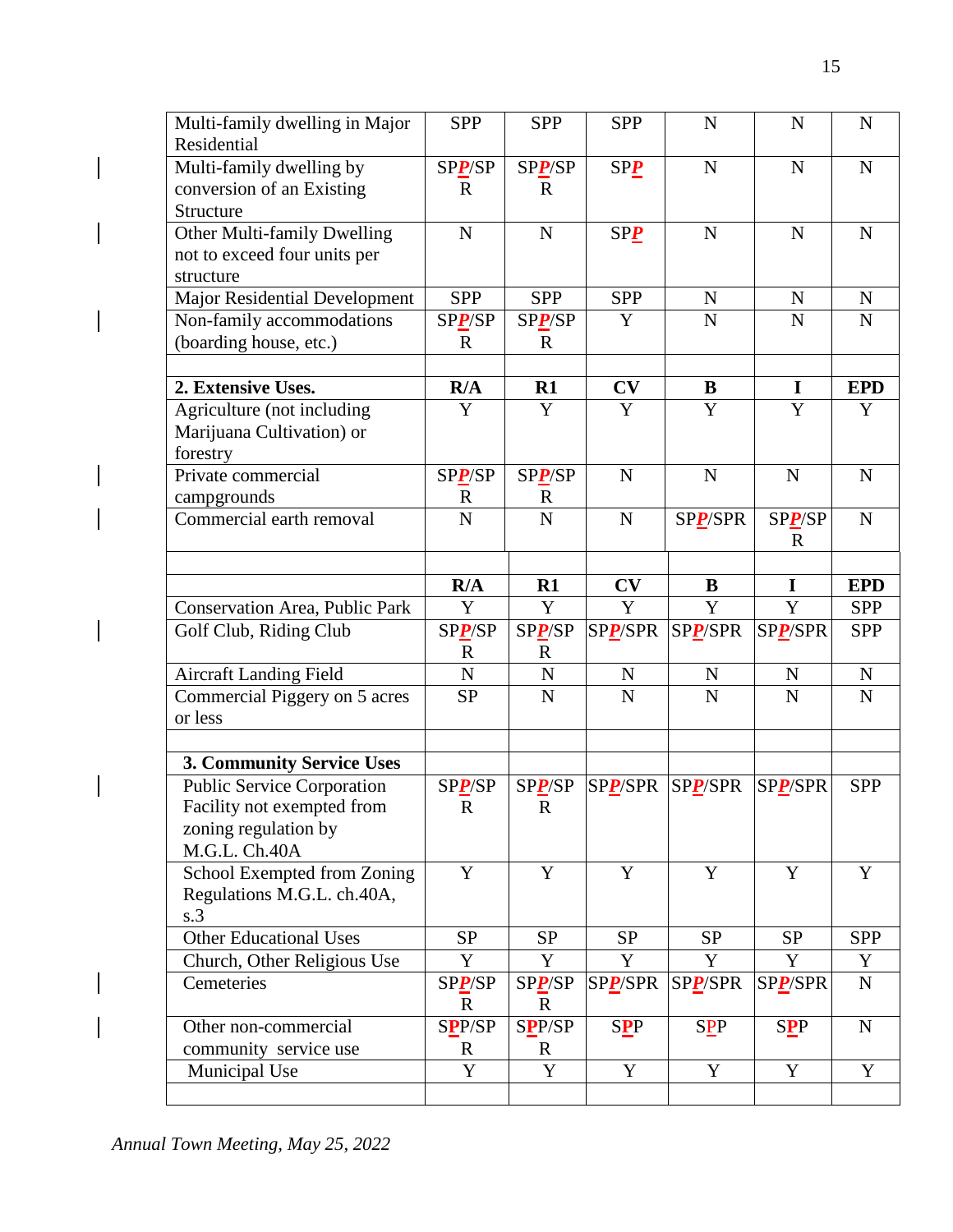| <b>4. Business/Industrial Uses</b>                                                        |                    |                    |                       |                       |                    |                     |
|-------------------------------------------------------------------------------------------|--------------------|--------------------|-----------------------|-----------------------|--------------------|---------------------|
| Hotel or motel                                                                            | $\mathbf N$        | N                  | $\mathbf N$           | Y                     | SPP/SPR            | <b>SPP</b>          |
| Inn                                                                                       | ${\bf N}$          | ${\bf N}$          | <b>SP</b>             | $\mathbf Y$           | <b>SP</b>          | <b>SPP</b>          |
| Bed & Breakfast                                                                           | <b>SP</b>          | <b>SP</b>          | <b>SP</b>             | <b>SPP</b>            | $\mathbf N$        | $\mathbf N$         |
| Restaurant with<br>drive-in or<br>drive-thru service                                      | N                  | $\mathbf N$        | $\mathbf N$           | <b>SPP</b>            | <b>SPP</b>         | <b>SPP</b>          |
| <b>Restaurant or Microbrew Pub</b>                                                        | $\mathbf N$        | $\mathbf N$        | <b>SPP/SPR</b>        | Y                     | SPP/SPR            | <b>SPP</b>          |
| <b>Kiosk</b><br>(*walk-up only)                                                           | $\mathbf N$        | $\mathbf N$        | SPP*                  | <b>SPP</b>            | <b>SPP</b>         | <b>SPP</b>          |
| Junkyard, salvage yard                                                                    | $\mathbf N$        | ${\bf N}$          | $\overline{N}$        | $\mathbf N$           | $\mathbf N$        | ${\bf N}$           |
| Gasoline service stations and<br>auto repair                                              | $\mathbf N$        | $\mathbf N$        | SPP/SPR               | SPP/SPR               | SPP/SPR            | <b>SPP</b>          |
| Bank without drive thru                                                                   | N                  | N                  | SPP/SPR               | Y                     | SPP/SPR            | SPP/S<br><b>PR</b>  |
| Bank with drive thru                                                                      | N                  | $\mathbf N$        | N                     | Y                     | SPP/SPR            | SPP/<br><b>SPR</b>  |
| <b>Health or Exercise Club</b>                                                            | $\mathbf N$        | $\mathbf N$        | SPP/SPR               | <b>SPR</b>            | SPP/SPR            | SPP/<br><b>SPR</b>  |
| <b>Business or professional</b><br>offices                                                | $\mathbf N$        | N                  | SPP/SP<br>$\mathbf R$ | $\mathbf Y$           | <b>SPP</b>         | Y                   |
| Retail uses (by square feet of<br>enclosed floor area with or<br>without outside storage) |                    |                    |                       |                       |                    |                     |
| Less than 2,500 sq. ft                                                                    | N                  | N                  | <b>SP</b>             | <b>SPR</b>            | <b>SPR</b>         | <b>SPP</b>          |
| $2,500 - 7,500$ sq. ft                                                                    | $\mathbf N$        | $\mathbf N$        | <b>SP</b>             | <b>SPR</b>            | <b>SPR</b>         | <b>SPP</b>          |
| $7.500 - 12,500$ sq. ft                                                                   | ${\bf N}$          | $\mathbf N$        | $\mathbf N$           | <b>SPP</b>            | $\mathbf N$        | <b>SPP</b>          |
| $\overline{12,500} - 50,000$ sq. ft                                                       | ${\bf N}$          | ${\bf N}$          | ${\bf N}$             | $\mathbf N$           | $\mathbf N$        | <b>SPP</b>          |
| Large-Scale Ground-Mounted<br>Solar Photovoltaic installations<br>$(1-5 \text{ acre})$    | SPP/<br><b>SPR</b> | SPP/<br><b>SPR</b> | SPP/<br><b>SPR</b>    | <b>SPR</b>            | <b>SPR</b>         | <b>SPR</b>          |
| Large-Scale Ground-Mounted                                                                | SPP/               | SPP/               | SPP/SP                | SPP/                  | SPP/               | SPP/                |
| Solar Photovoltaic installations<br>$($ >5 $acres)$                                       | <b>SPR</b>         | <b>SPR</b>         | $\mathbf R$           | <b>SPR</b>            | <b>SPR</b>         | <b>SPR</b>          |
| <b>Wireless Telecommunication</b><br>Facilities                                           | <b>SPP</b>         | <b>SPP</b>         | <b>SPP</b>            | <b>SPP</b>            | <b>SPP</b>         | <b>SPP</b>          |
| Recreational Marijuana Retail<br><b>Business</b>                                          | $\mathbf N$        | $\mathbf N$        | ${\bf N}$             | SPP/                  |                    | SPP/                |
| Marijuana Delivery-Only                                                                   | $\mathbf N$        | $\mathbf N$        | ${\bf N}$             | <b>SPR</b><br>SPP/SPR | SPP/SPR<br>SPP/SPR | <b>SPR</b><br>SPP/  |
| Retail                                                                                    |                    |                    |                       |                       |                    | <b>SPR</b>          |
| Medical Marijuana Treatment<br>Center                                                     | $\mathbf N$        | N                  | $\mathbf N$           | SPP/SPR               | SPP/SPR            | SPP/<br><b>SPR</b>  |
| Recreational Marijuana Social<br><b>Consumption Establishment</b>                         | ${\bf N}$          | ${\bf N}$          | ${\bf N}$             | SPP/SPR               | $\mathbf N$        | SPP/<br><b>SPR</b>  |
| Theatre                                                                                   | ${\bf N}$          | ${\bf N}$          | ${\bf N}$             | SPP/SPR               | ${\bf N}$          | ${\rm SPP/S}$<br>PR |

 $\overline{\phantom{a}}$ 

 $\overline{\phantom{a}}$ 

 $\overline{\phantom{a}}$ 

 $\overline{\phantom{a}}$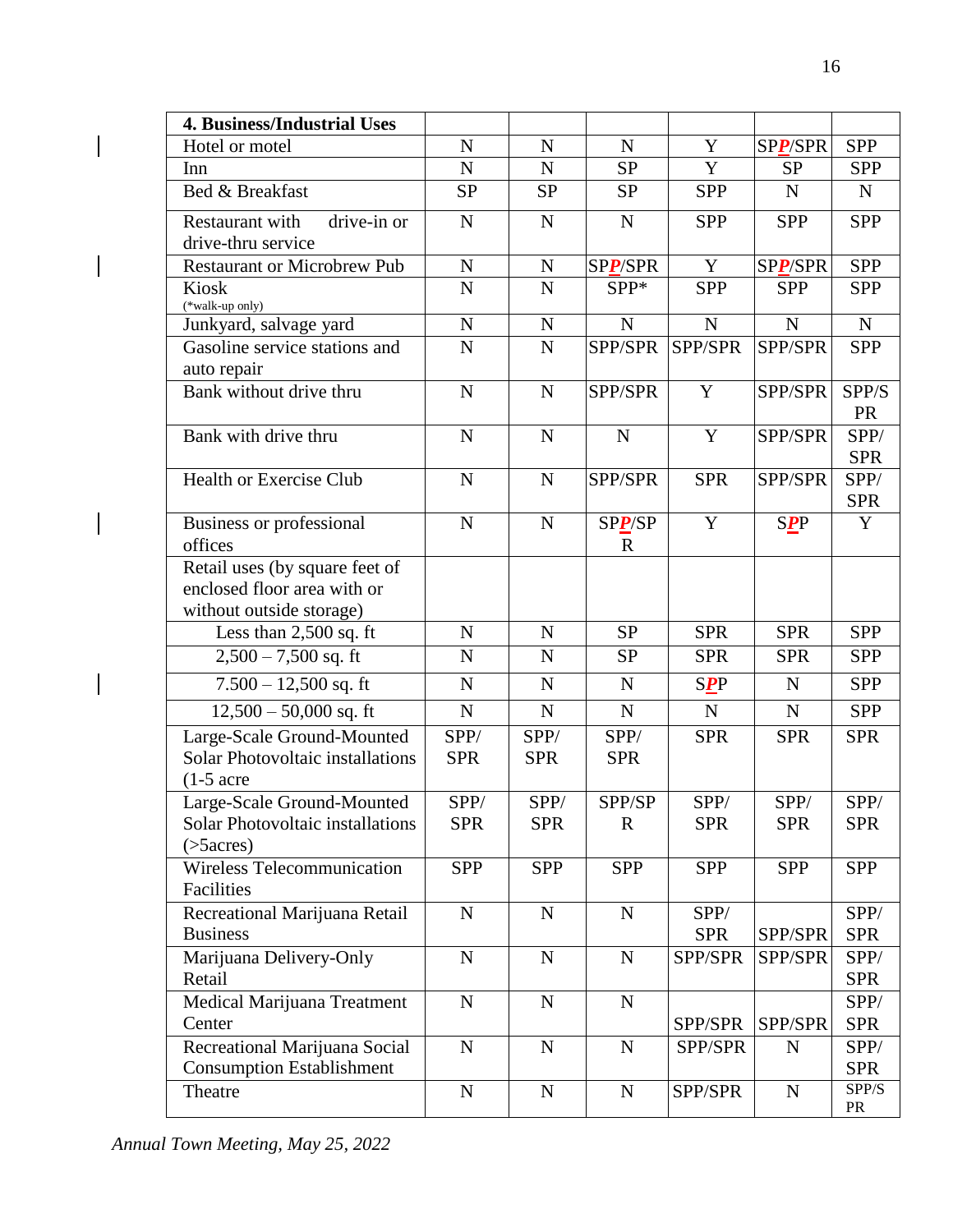| Manufacturing or Research &<br>Development facilities up to<br>20,000 square feet of enclosed<br>floor area for Solar, Wind, | $\mathbf N$    | $\mathbf N$   | ${\bf N}$              | <b>SPP/SPR</b> | <b>SPP/SP</b><br>$\mathbf R$ | <b>SPR</b>  |
|------------------------------------------------------------------------------------------------------------------------------|----------------|---------------|------------------------|----------------|------------------------------|-------------|
| Geothermal, or Biomass                                                                                                       |                |               |                        |                |                              |             |
| renewable energy that meet the<br>Performance Standards of                                                                   |                |               |                        |                |                              |             |
| Section 4.7                                                                                                                  |                |               |                        |                |                              |             |
| Manufacturing or Research &                                                                                                  | $\mathbf N$    | $\mathbf N$   | $\mathbf N$            | <b>SPP/SPR</b> | <b>SPP/SP</b>                | <b>SPP</b>  |
| Development facilities for                                                                                                   |                |               |                        |                | $\mathbb{R}$                 |             |
| Solar, Wind, Geothermal, or                                                                                                  |                |               |                        |                |                              |             |
| Biomass renewable energy that                                                                                                |                |               |                        |                |                              |             |
| do not meet the Performance                                                                                                  |                |               |                        |                |                              |             |
| Standards of Section 4700 or                                                                                                 |                |               |                        |                |                              |             |
| are greater than 20,000 square                                                                                               |                |               |                        |                |                              |             |
| feet of enclosed floor area                                                                                                  |                |               |                        |                |                              |             |
| Marijuana Microbusiness with                                                                                                 | $\mathbf N$    | $\mathbf N$   | $\mathbf N$            | SPP/SPR        | SPP/SPR                      | SPP/        |
| up to 5,000 square feet of                                                                                                   |                |               |                        |                |                              | <b>SPR</b>  |
| enclosed floor area                                                                                                          |                |               |                        |                |                              |             |
| Marijuana Cultivation Facilities                                                                                             | $\mathbf N$    | $\mathbf N$   | ${\bf N}$              | SPP/SPR        | SPP/SPR                      | SPP/        |
| with up to $50,000$ sq. ft. of                                                                                               |                |               |                        |                |                              | <b>SPR</b>  |
| enclosed floor area                                                                                                          |                |               |                        |                |                              |             |
| Other Manufacturing,                                                                                                         |                |               |                        |                |                              |             |
| production, assembly,                                                                                                        |                |               |                        |                |                              |             |
| processing or research facility                                                                                              |                |               |                        |                |                              |             |
| including Marijuana Product                                                                                                  |                |               |                        |                |                              |             |
| Manufacturer, Marijuana                                                                                                      | N              | $\mathbf N$   | $\mathbf N$            | SPP/SPR        | SPP/SPR                      | SPP/        |
| Research Facility or Marijuana                                                                                               |                |               |                        |                |                              | <b>SPR</b>  |
| <b>Independent Testing Laboratory</b>                                                                                        |                |               |                        |                |                              |             |
| Wind or Hydroelectric                                                                                                        | <b>SPP/SP</b>  | <b>SPP/SP</b> | <b>SPP/SPR</b>         | <b>SPP/SPR</b> | <b>SPP/SP</b>                | <b>SPP</b>  |
| <b>Generating Facilities</b>                                                                                                 | $\mathbf R$    | $\mathbf R$   |                        |                | $\mathbf R$                  |             |
| <b>Biomass or Other Electric</b>                                                                                             | $\overline{N}$ | $\mathbf N$   | $\mathbf N$            | $\mathbf N$    | $\overline{N}$               | $\mathbf N$ |
| <b>Generating Facilities</b>                                                                                                 |                |               |                        |                |                              |             |
| Bulk Storage, Warehousing &                                                                                                  | $\mathbf N$    | ${\bf N}$     | ${\bf N}$              | <b>SPP/SPR</b> | <b>SPP/SP</b>                | SPP/        |
| Distribution                                                                                                                 |                |               |                        |                | R                            | <b>SPR</b>  |
| Farm stand, seasonal                                                                                                         | Y              | Y             | Y                      | Y              | Y                            | Y           |
| Commercial non-motorized                                                                                                     | <b>SPP/SP</b>  | ${\bf N}$     | ${\bf N}$              | <b>SPP/SPR</b> | SPP/SP                       | SPP/        |
| recreation                                                                                                                   | $\mathbf R$    |               |                        |                | $\mathbb{R}$                 | <b>SPR</b>  |
| Kennels                                                                                                                      | <b>SPP/SP</b>  | <b>SPP/SP</b> | ${\bf N}$              | <b>SPP/SPR</b> | SPP/SP                       | $\mathbf N$ |
|                                                                                                                              | $\mathbf R$    | $\mathbf R$   |                        |                | $\mathbb{R}$                 |             |
| Veterinarian Clinic                                                                                                          | SPP/SPR        | SPP/SPR       | $\mathbf N$            | SPP/SPR        | SPP/SPR                      | SPP/S       |
|                                                                                                                              |                |               |                        |                |                              | <b>PR</b>   |
|                                                                                                                              |                |               |                        |                |                              |             |
| Nursing home, funeral home                                                                                                   | $\mathbf N$    | <b>SPP/SP</b> | <b>SPP/SPR SPP/SPR</b> |                | $\mathbf N$                  | SPP/S       |
|                                                                                                                              |                | $\mathbf R$   |                        |                |                              | PR          |
|                                                                                                                              |                |               |                        |                |                              |             |

 $\begin{array}{c} \hline \end{array}$ 

 $\overline{\phantom{a}}$ 

 $\overline{\phantom{a}}$